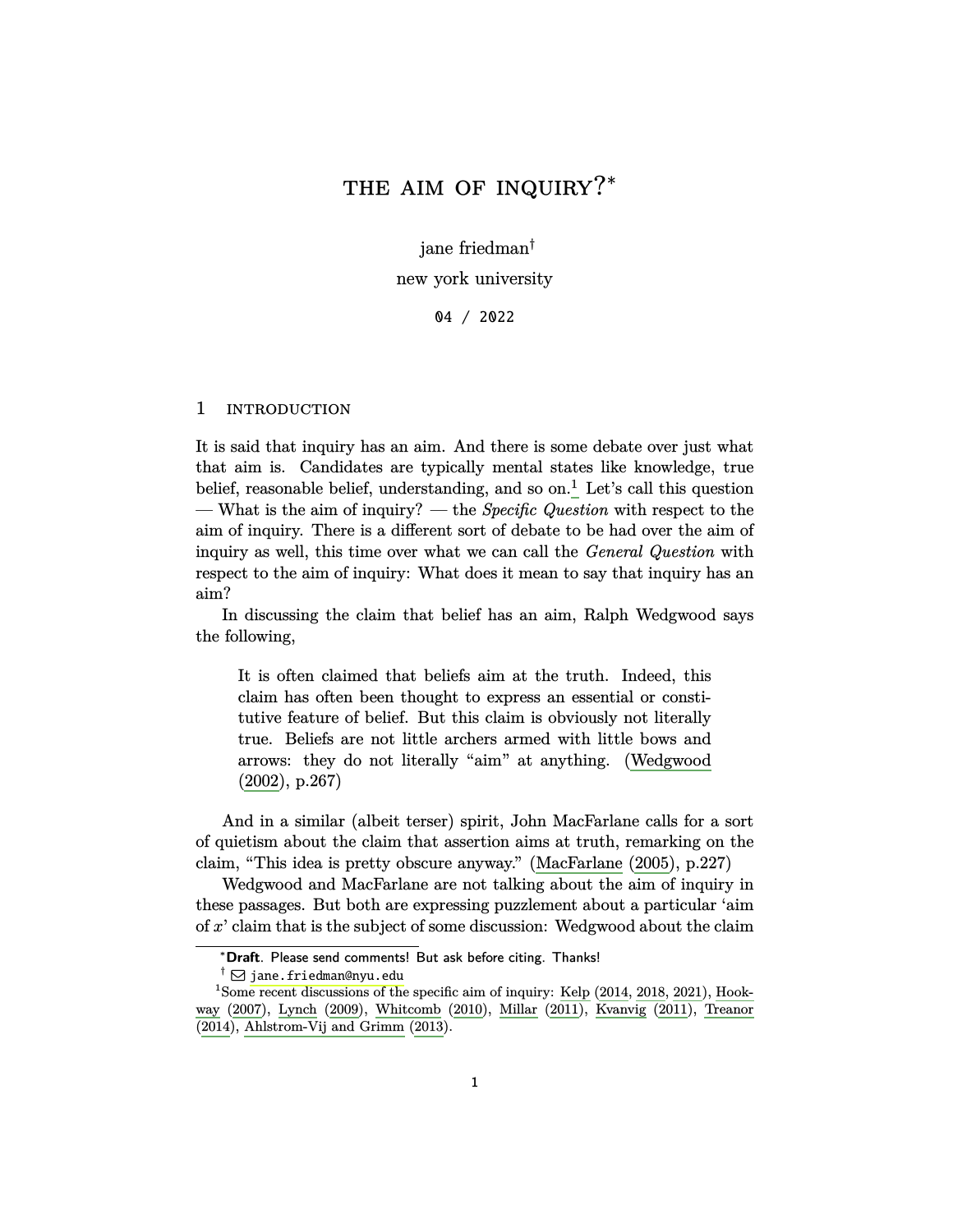<span id="page-1-1"></span>that belief aims at truth and MacFarlane about the claim that assertion aims at truth. Neither passage expresses an objection to the claim that belief/assertion aims at truth in particular (rather than, say, knowledge), but rather expresses some puzzlement about what it means to say that the relevant practice-type has an aim in the first place. This puzzlement is puzzlement about how to answer General Questions with respect to aims for these practice-types.

My main focus in this paper is the General Question with respect to the aim of inquiry (in what follows 'General Question' can be read as 'General Question with respect to the aim of inquiry'). I want to do more than express puzzlement about how to answer the General Question, I want to try to show that some of the main answers on offer are not right. And I want to follow MacFarlane in calling for a sort of quietism about 'the aim of inquiry'.

While my focus in this paper is on a few different options for understanding the General Question, I'll also say some about the Specific Question in light of those options. Most of the (small, but growing) literature about the aim of inquiry is focused on the Specific Question, but there is some discussion of the General Question as well. Also, as we've just seen, there are other, somewhat similar 'aim of *x*' debates: belief, assertion, action, science, and more (I'm going to call these all 'practices'). I will draw on these when appropriate.

Broadly speaking, there are two ways that 'aim of *x*' claims are interpreted, normative and non-normative. For instance, in the paper cited above, Wedgwood argues that the claim that belief aims at truth should be read as a normative claim about the correctness conditions for belief: it says (roughly) that a belief is correct, if and only if, the proposition believed is true. On this tack, the claim that belief has an aim just is a normative claim about the correctness conditions for belief. Virtually everyone involved in an 'aim of  $x$ ' debate thinks that the claim that some practice-type  $\pi$  aims at α is going to be closely connected to some norms for  $π$ <sup>[2](#page-1-0)</sup> But a 'normative reductionist' about the 'aim of *x*' (like Wedgwood with respect to the aim of belief) holds that the claim that some practice-type  $\pi$  aims at  $\alpha$  is nothing more than a normative claim about  $\pi$ . An alternative is a wholly nonnormative treatment of the aim of *x*, with the normative implications to be worked out separately. This paper focuses on these sorts of non-normative treatments.

<span id="page-1-0"></span> ${}^{2}$ For instance, see Côté-Bouchard [\(2016\)](#page-23-1) for a good discussion of the prospects for grounding epistemic normativity in belief's (putative) aim.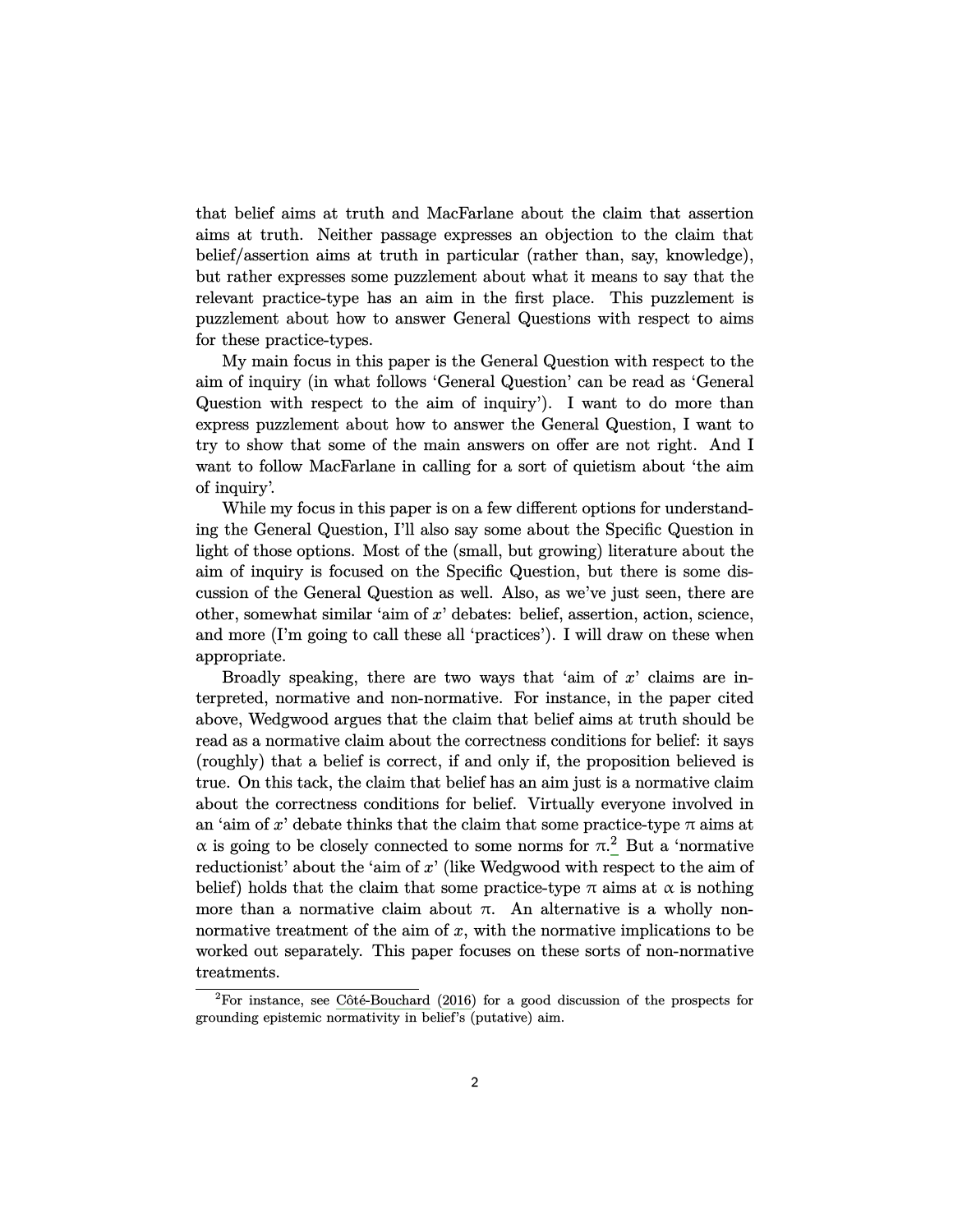I will discuss two types of non-normative answers to the General Question, the first *structural* and the second *personal*. Structural answers to the General Question take the claim that inquiry has an aim to be a claim about inquiry itself. Roughly, the thought is that inquiry  $-$  the practice  $\cdot$ has a teleological structure. Personal answers to the General Question take the claim that inquiry has an aim to be a claim about the aims or goals of inquirers qua inquirers. A structural account of the aim of inquiry can say that any token inquiry has some aim  $\alpha$ , whatever the goals of the inquirers conducting that inquiry, i.e., whether or not those inquirers themselves are trying to achieve  $\alpha$ . Personal accounts make inquirers' goals, what it is that inquirers qua inquirers are trying to achieve, central.

My plan in what follows is to start by looking at two structural answers to the General Question and argue that neither is satisfactory. A personal answer to the General Question fares somewhat better but doesn't align very well with the standing debate over answers to the Specific Question. All of these answers to the General Question make for interesting discussion and are clearly not entirely off-base. That said, in the end it is hard not to feel as though one is chasing down a metaphor. Perhaps a more quietistic attitude towards 'the aim of inquiry' is appropriate? Perhaps we can theorize directly about the structure of inquiry, the norms of inquiry, and the goals of individual inquirers without speaking to the General or Specific Questions (at least initially)? Of course, one hopes and expects that in doing this, some of the relevant teleological features of inquiry will emerge. In the final section I suggest a framework that I hope can do all this.

# 2 the general question: structural answers

In this section I want to think about two structural answers to the General Question — one that's discussed by almost everyone in any 'aim of *x*' discussion, and another that's barely mentioned. Both are interesting and informative. They give us insight into some ways that we might conceive of practices themselves having a teleological structure, as themselves as having ends or aims or teloi. I don't think either accurately describes the structure of inquiry though, and so neither treatment gets us a handle on what we might mean when we say inquiry is goal-directed or has an aim or end.

## 2.1 CONSTITUTIVE AIMS  $&$  THE GAMES ANALOGY

In discussions of the aim of inquiry — and the aims of the other practices mentioned: belief, assertion, and action generally — it is extremely common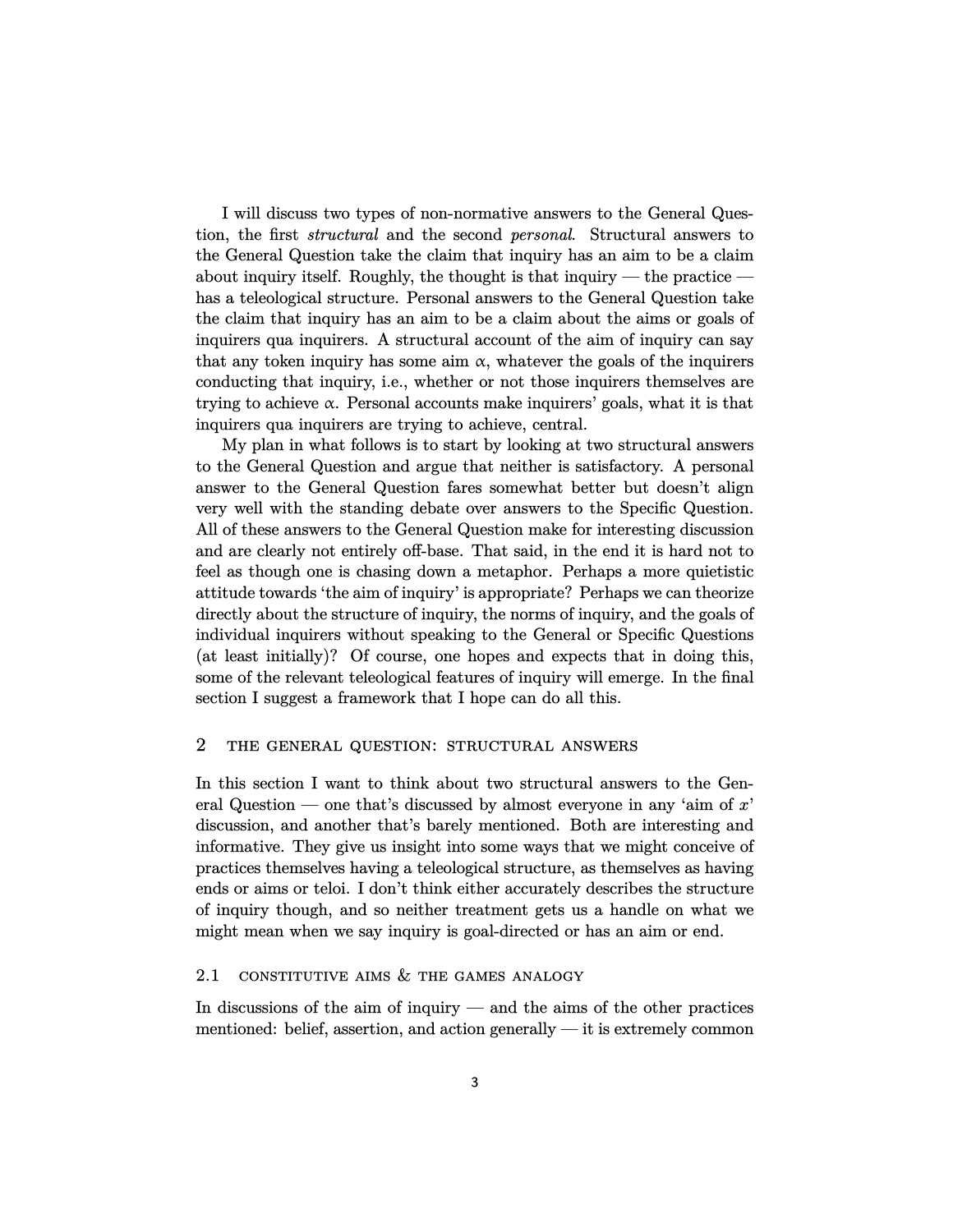<span id="page-3-2"></span>to find two central thoughts. First, that the aim of inquiry (or the others) is a constitutive aim. And second, that we can understand some of what it means to say that inquiry (belief, action, assertion) has a constitutive aim by way of an analogy with games and game playing.

With respect to inquiry in particular, there aren't as many in-depth discussions of its aim as there are discussions of the aims of belief or action. But the claim that the aim of inquiry is a 'constitutive aim' runs through the existing discussions. For instance, on the first page of [Kelp](#page-24-2) ([2021\)](#page-24-2) we find the following claim, 'One interesting property of inquiry is that it is a type of activity with an aim, and indeed, a constitutive aim'. And, as Kelp develops his view in that paper, he draws on some of the familiar arguments and concepts from the literature on constitutive aims.

Talk of constitutive aims has figured prominently in arguments for (and against) 'constitutivism' about practical and/or moral norms and in debates about the aim of belief and the aim of assertion.<sup>[3](#page-3-0)</sup> The crucial claim in these discussions is not just that some practice has an aim, but that this property of the practice — its having this or that telos — is constitutive of the practice. To say that some aim is constitutive of some practice is at least to say that the practice or activity has that aim in every possible case — it's a necessary feature of the practice. It may also be to say more than that — to say something about the essence of or constitution of the practice that goes beyond mere necessity, or even to say that having that telos is unique to that practice so that it's a sufficient condition for identifying the practice.<sup>[4](#page-3-1)</sup> I'm going take the claim that some practice has an aim constitutively to be equivalent to the claim that it has that aim necessarily or in every case, and leave aside the stronger interpretations mentioned. That said, the modal interpretation still makes for a strong claim. If some practice-type  $\pi$  has a constitutive aim  $\alpha$ , even in the bare modal sense at issue now, then every instance of  $\pi$  aims at  $\alpha$ , and any practice that didn't aim at  $\alpha$ , would not be an instance of  $\pi$ .

The claim that inquiry has its aim constitutively obviously gives us only limited guidance with respect to our General Question. If we want to know

<span id="page-3-0"></span><sup>3</sup>On the constitutive aim of action: By far the most well-known constitutivists are Christine Korsgaard (in e.g., [Korsgaard](#page-24-6) [\(2009\)](#page-24-6)) and David Velleman (in e.g., [Velleman](#page-26-3) [\(2000\)](#page-26-3)). See [Katsafanas](#page-24-7) [\(2018\)](#page-24-7) for a good overview. Re: the constitutive aim of belief. The aim of belief literature is quite substantial at this point. See [Chan](#page-23-2) [\(2013\)](#page-23-2) for a nice introduction to the main issues. On the constitutive aim of assertion: Here, the bulk of the debate is about the closely related issue of the constitutive *norm* of assertion. This debate, also quite substantial by now, starts in many ways in response to the discussion in [Williamson](#page-26-4) [\(2000\)](#page-26-4), chapter 11.

<span id="page-3-1"></span><sup>4</sup>See [Reiland](#page-25-2) [\(2020\)](#page-25-2) on constitutive rules for some discussion here.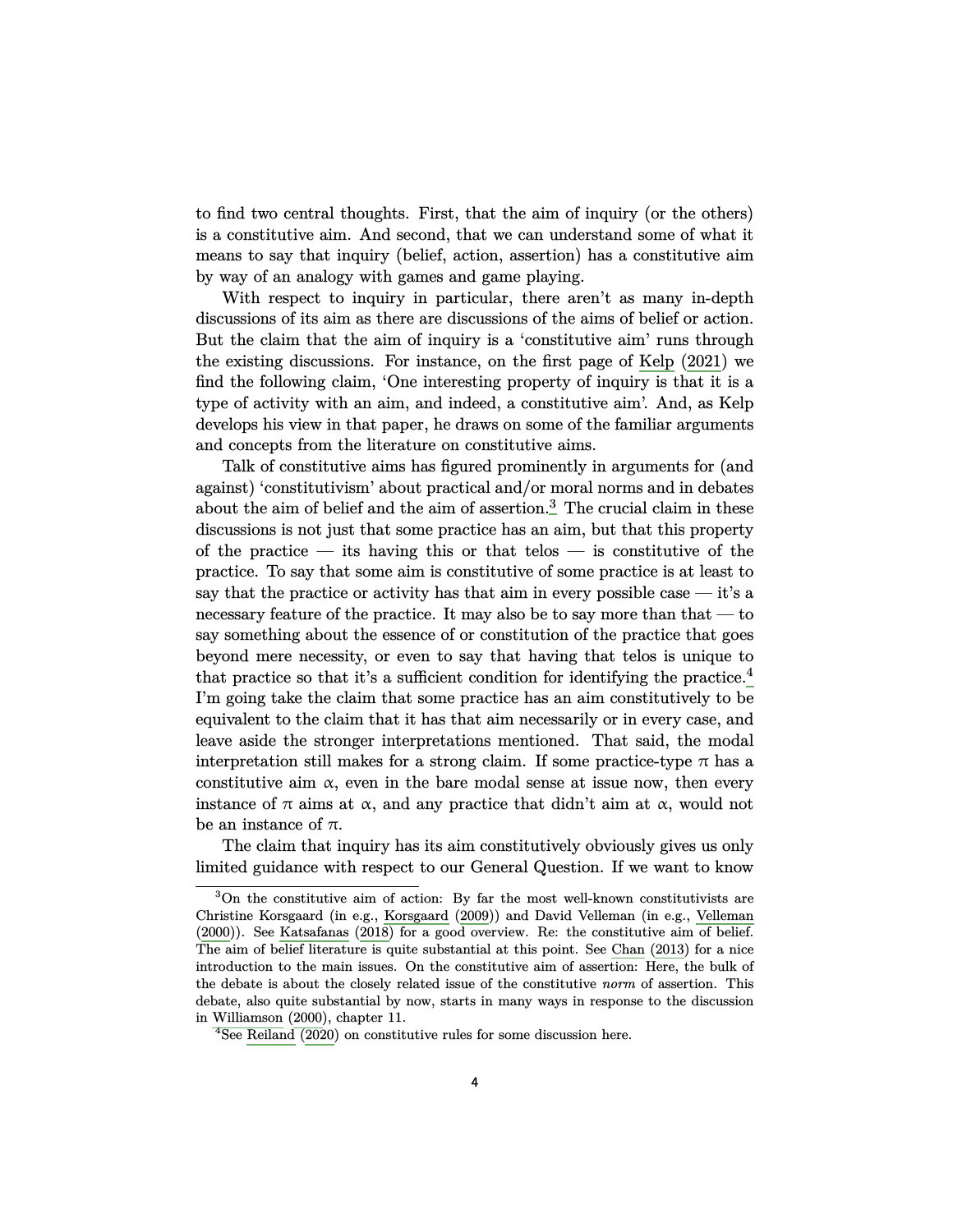<span id="page-4-2"></span>what it means to say that some practice has an aim, we're not getting much closer to an answer if we're told that it has that aim in every case. But discussions of constitutive aims typically lead to potentially more illuminating discussions of how to think of the relevant sort of teleologically-structured practice. I'm not going to try to say everything that gets said in the various 'aim of *x*' debates, but there are a few points and themes that come up over and over, and I do want to address those.

In particular, there is an analogy that comes up in almost every discussion of constitutive aims: the analogy with games and game-playing (mostly with chess and chess-playing, in practice). There seem to be at least two ways in which an analogy with games is meant to help us to understand the aim of inquiry (or belief or action). The first is via the structural properties of the game itself, and the second is via the (putative) necessary conditions on being a player of a game.

Let's start with the first. If we decide to play the card game War, but you don't know how to play, I can explain it to you this way: we each get half the deck, and then, at the same time, we turn the top card in our respective piles face up. Whoever's card is higher wins and takes both cards into their pile. Then I'll explain what happens in the case in which our cards match and we go to war. And that's it, we're ready to play. After I tell you this you might still have a question left over: What's the point of this game? I can say: to get all the cards.

This 'point' of the game is plausibly essential to the game and can be thought of as the aim of  $\text{War.}^5$  $\text{War.}^5$  In fact, for any competitive game, this sort of aim is identical to the conditions under which the game is won. In this sense of 'aim', the aim of a competitive game is to win. Even if all of this is true, I don't know how helpful this analogy will be for understanding the structure of inquiry.

Crucially, games are human artifacts: intentionally constructed and designed practices. This part of why the claim that some games have aims (whether constitutive or not) is fairly straightforward — we invented the games and decided on their aims.<sup>[6](#page-4-1)</sup> But inquiring is not an artifactual process or activity. How should the fact that artifactual processes like game playing have aims give us insight into the structure of a natural practice like inquiring? [Williamson](#page-26-4) ([2000\)](#page-26-4)'s discussion of constitutive rules of assertion as analogues to constitutive rules of games is helpful here. Williamson

<span id="page-4-0"></span> $5$ Although it's plausible that this sort of aim is essential, I have some reservations. If we decide that the winner in our game will be the first to get three out of four aces, it's not obvious to me that we are no longer playing War.

<span id="page-4-1"></span> ${}^{6}$ [Nguyen](#page-25-3) [\(2020\)](#page-25-3) dubs games, 'artifactual vessels'.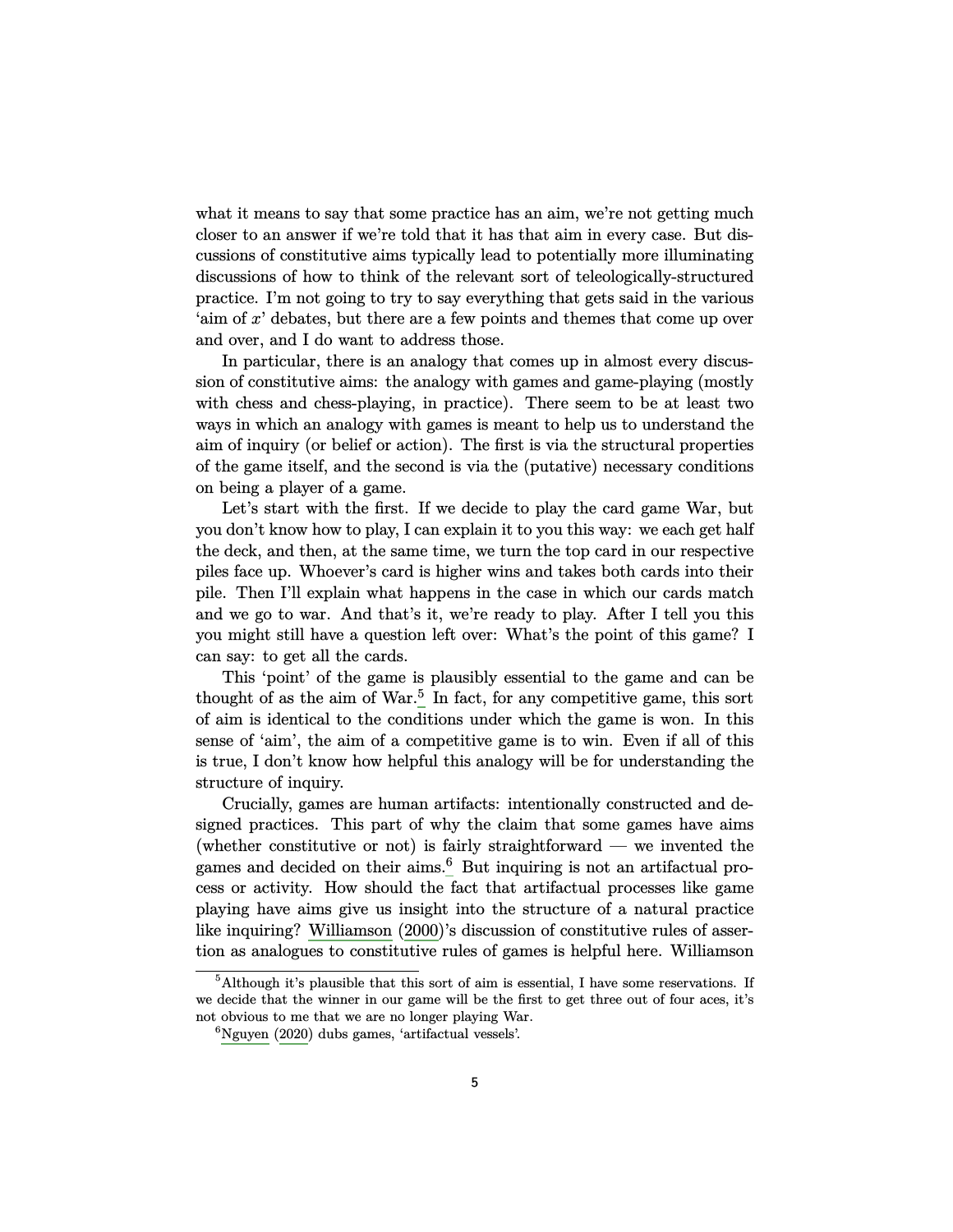<span id="page-5-1"></span>points out that the analogy might not be very helpful if assertion turned out to be 'more like a natural phenomenon than it seems' (p.239). Inquiring is a natural phenomenon. All sorts of creatures, simple and complex, inquire.[7](#page-5-0) Inquiring is not a human construction or invention. Even if some games have rules or aims constitutively, that they have them (constitutively) is a matter of human design and convention. It's not clear how to extend this model to aims (or rules) of inquiry.

That said, when the games analogy is drawn out, there is sometimes a subtle but important shift in thinking about how we're meant to understand that analogy. And this is the second way the analogy might be thought to help us to understand the structure of inquiry. Here is Paul Katsafanas on the aim of action,

Certain kinds of action are distinguished by the fact that participants in these activities necessarily have certain aims. Games, such as chess, provide clear examples. Insofar as you play chess, you must aim at checkmating your opponent (or at least at attaining a draw). If you lack this aim—if you are simply moving pieces about on the board in accordance with the rules of chess, but are not aiming to checkmate your opponent—then you are not playing chess. It follows that the aim of checkmate is present in all episodes of chess-playing. If you do not have this aim, you are not playing chess. ([Katsafanas](#page-24-7) [\(2018\)](#page-24-7), p.368)

If Katsafanas is trying to flesh out the claim that some activity has an aim by analogy to games, he's doing it in a way different from the way I've just described. Katsafanas' claim is that participants in a game *g* with constitutive aim  $\alpha$  necessarily adopt  $\alpha$  as their own personal aim, where this is a matter of their being in some sort of mental state, of their having a goal. I'm sympathetic to the thought that in thinking about the 'aim of inquiry' we should look to the personal goals of inquirers. But I don't think the analogy with games is helpful here either.

First, this way of trying to draw an analogy between games and inquiry still relies on being able to make good on the analogy between the structure of the game and the structure of inquiry that I just questioned. If we still don't know quite how to think about the aim of the practice of inquiry then we're also not going to know quite how to think about the claim that inquiry

<span id="page-5-0"></span> $7$ See [Carruthers](#page-23-3) [\(2018,](#page-23-3) [forthcoming\)](#page-23-4) for some fascinating discussion of animal (rats, bees) inquiry.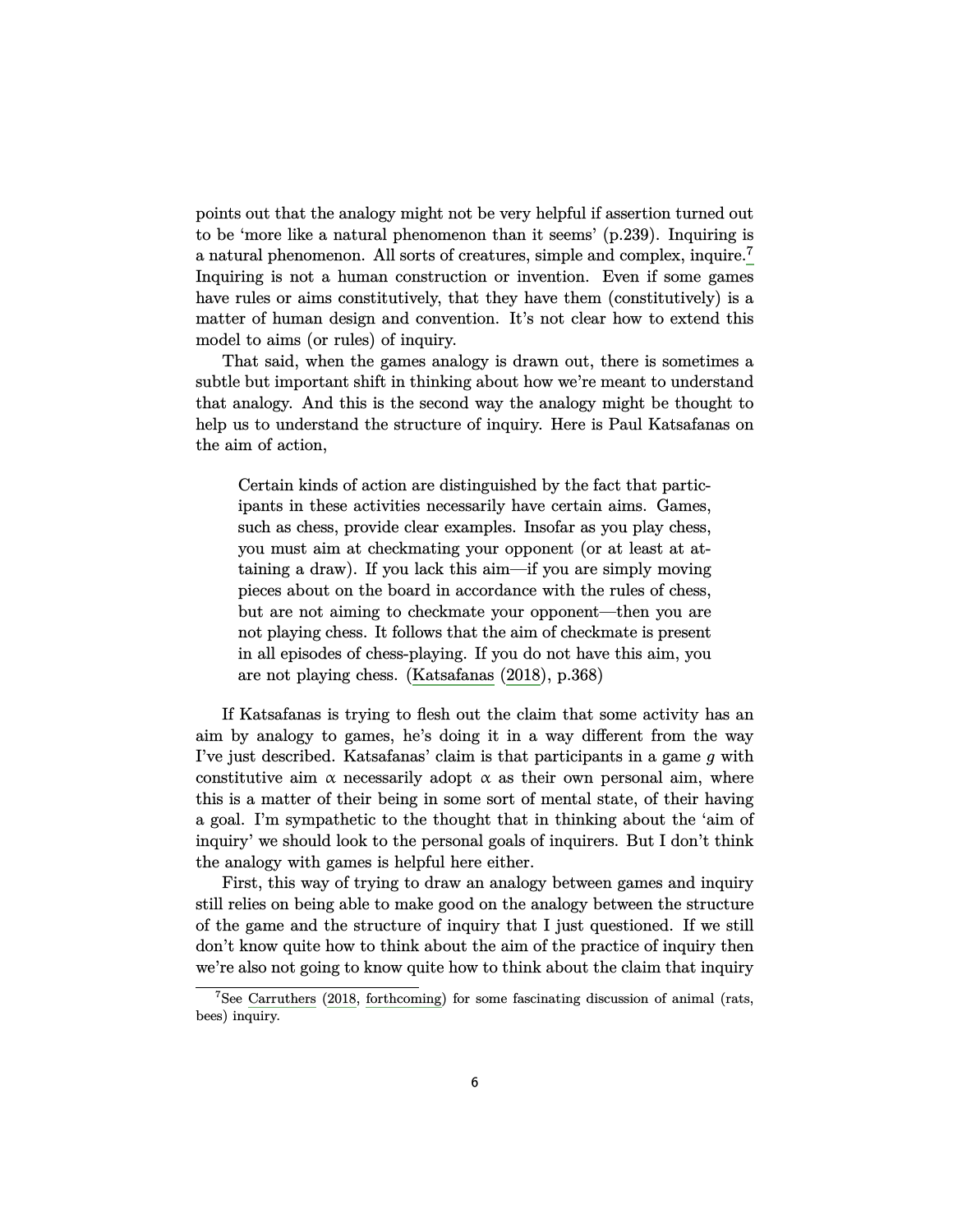<span id="page-6-2"></span>is like a game because just as in game playing, inquirers need to adopt the aim of inquiry as their own personal goal.

But even putting that aside, is it true that a player of  $g$  with aim  $\alpha$ , must adopt  $\alpha$  as their own personal aim or goal? Part of Katsafanas' claim is that if *g* has  $\alpha$ , then any player who doesn't adopt  $\alpha$  as their aim cannot be genuinely playing *g*. This claim strikes me as quite implausible. If all competitive games have winning as a constitutive aim in the sense at issue, then playing those games non-competitively is impossible or conceptually incoherent. This does not seem right. It certainly doesn't seem to comport with our ordinary ways of thinking and talking about games. If I went out to play tennis with you but we end up just hitting around without playing any points, there is nothing at all wrong with reporting my activity as having played tennis. If I try to throw a game of Candy Land because my nephew hates losing so much, there's nothing at all wrong with describing what I'm/we're doing as playing Candy Land. Moreover, many games have fairly specific conditions that the winner must meet, and it's difficult to see how the failure of a player to try to achieve exactly those specific conditions leaves them doing something else entirely.<sup>[8](#page-6-0)</sup> I am not alone in concern or dissent here. The claim that one can only count as playing some game if one adopts the point of that game as one's own personal aim is not without controversy.[9](#page-6-1) Defenders typically dig in with claims that even when a player is trying to lose the game, there is still some sense in which they are trying to win, or perhaps that they are, in cases like that, playing a subtly different game (e.g., Shwar rather than War). Neither response strikes me as very plausible.

If I'm right, then it's difficult to see what insight is to be gleaned about the teleological structure of inquiry by looking to games and game playing. Inquiring is not similar to playing a game in the ways that would make the fact that games have a conventionally agreed-upon point/constitutive aim relevant — inquiring is not a artifactual practice in the way that playing a game of Candy Land or War is. Further, the claim that some game *g*'s having a constitutive aim  $\alpha$  implies that anyone playing g adopts  $\alpha$  as their personal aim, looks false. And so the analogy with games is unhelpful either

<span id="page-6-0"></span><sup>&</sup>lt;sup>8</sup>Imagine someone confused about the victory conditions of some game (they think the point of the game is  $\alpha^*$  rather than  $\alpha$ ). It seems to me that with a bit of luck this sort of person can still end up winning the game despite not having adopted the aim of the game as their own personal aim. But they can't have won if they weren't playing.

<span id="page-6-1"></span><sup>&</sup>lt;sup>9</sup>A few dissenters: [Williamson](#page-26-4) [\(2000\)](#page-26-4), [McHugh and Way](#page-25-4) [\(2018\)](#page-25-4), [Kelp and Simion](#page-24-8) [\(2020\)](#page-24-8), [Kelp](#page-24-2) ([2021\)](#page-24-2), and [Nguyen](#page-25-5) [\(2019\)](#page-25-5). The latter also includes a nice, in-depth account of the complex aims of game players.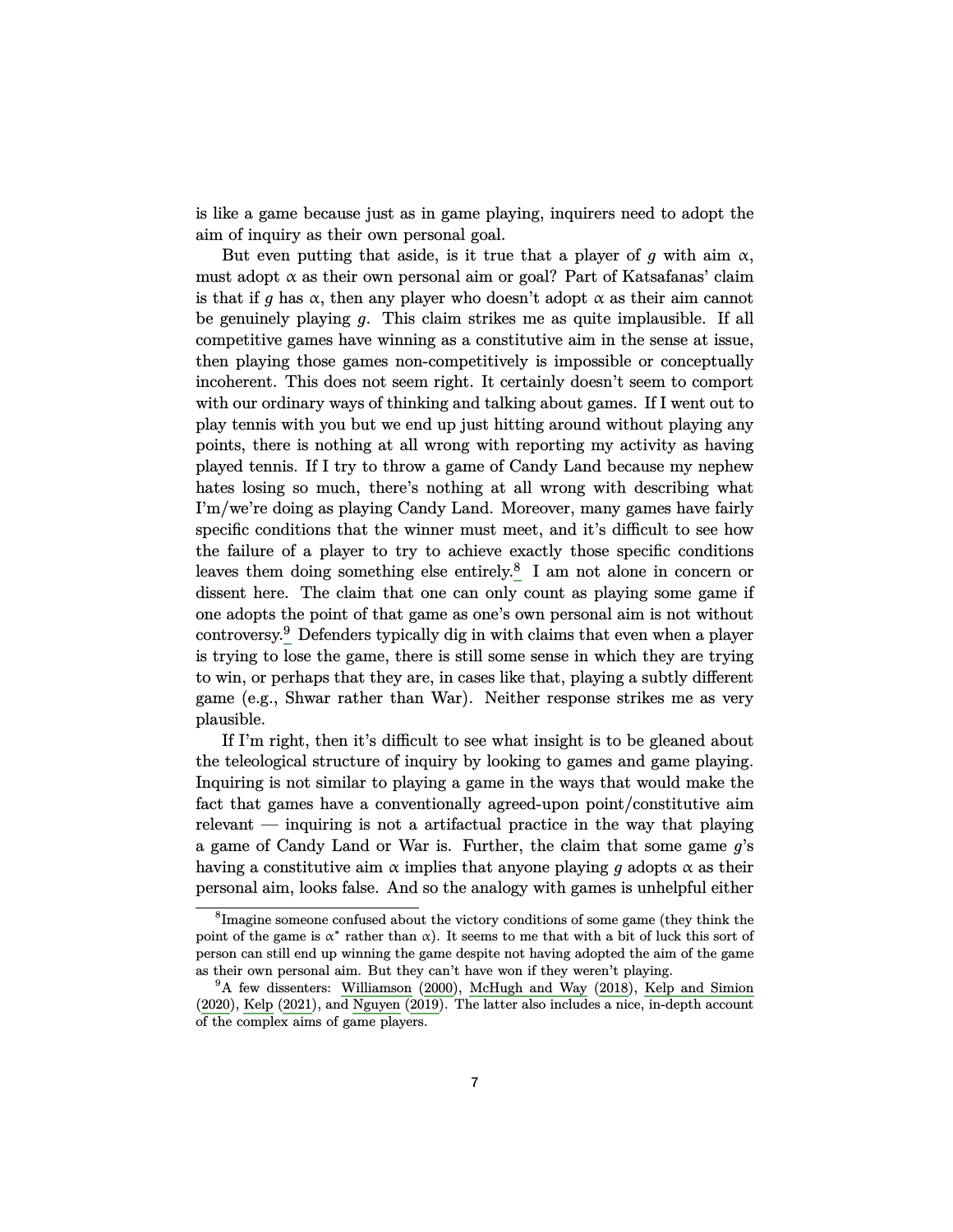<span id="page-7-1"></span>way. Of course, this doesn't mean that inquirers don't have personal aims in every case. It only means that an argument that they do that goes by way of an analogy with games does not get us to that conclusion.

## 2.2 language: aspect and telicity

Although not much discussed in the context of 'aim of *x*' debates, there is, I think, some insight into the sorts of practice-theoretic structural features at issue now in some influential discussions of the aspectual properties of verbal predicates. These discussions are about specific semantic properties of verbs and VPs and they work to classify them according to (at least roughly) the metaphysical properties of the events/activities/practices that they pick out. As we'll see in a moment, one of those properties (telicity) has to do with the endpoints of the relevant events and activities. If a verb/VP is telic then, the thought is, it is part of the meaning of that verb/VP that the activity it picks out has an endpoint. My thought then is that these discussions have the potential to bring out a way in which some activities are essentially teleologically structured: the aims or ends of some activities can be read off of our descriptions of them.

To start, here is [Rothstein](#page-25-6) ([2004\)](#page-25-6) introducing the notion of (lexical) aspect that interests us here:

Aspect traditionally concerns itself with what [Comrie](#page-23-5) ([1976\)](#page-23-5) calls "different ways of viewing the internal temporal constituency of a situation" (pp. 3, 5). The intuition behind this definition is that while tense relates the temporal location of a situation or "eventuality" to some other temporal reference point such as the time of utterance, aspect is concerned with the structural properties of the event itself. (p.1)

So we can use aspectual distinctions to categorize verbal predicates according to something like the metaphysical properties of the events (or 'eventualities', a more general ontological category) picked out by those verbal predicates. Much of the current discussion of lexical aspect starts from Zeno Vendler's work on the topic. [Vendler](#page-26-5) [\(1957\)](#page-26-5) proposes that we distinguish between four different types of verbal predicates: state verbs/VPs, activity verbs/VPs, accomplishment verbs/VPs, and achievements verbs/VPs.[10](#page-7-0) This classification scheme has been widely discussed, and although various modifications have been proposed over the years, much of the scheme has

<span id="page-7-0"></span> $10Ryle$  $10Ryle$  [\(1949\)](#page-25-7) is an important precursor here.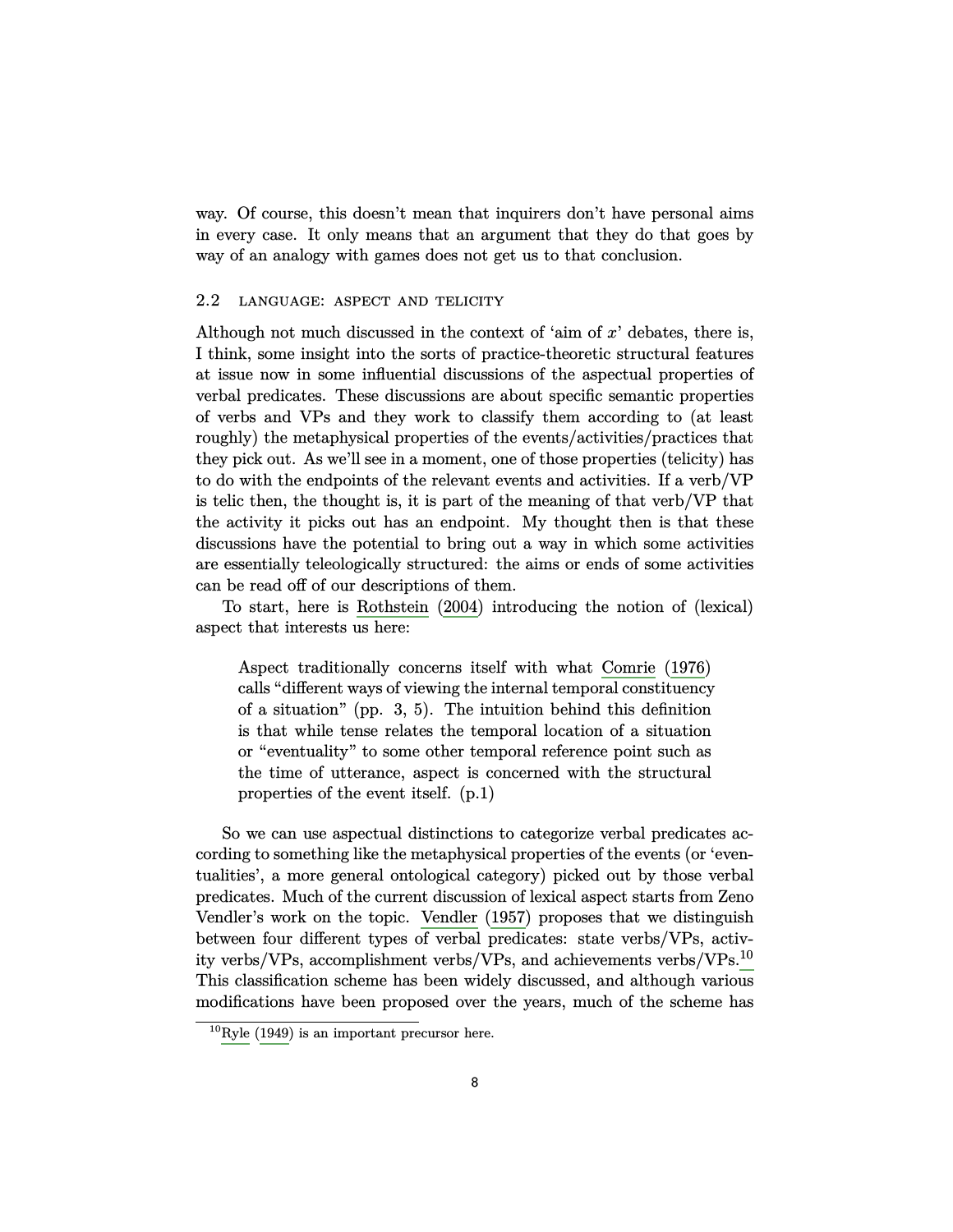<span id="page-8-1"></span>remained hugely influential and useful in getting at the relevant aspectual distinctions.<sup>[11](#page-8-0)</sup> A few examples of verbs and VPs in the different categories are as follows. State: 'know', 'believe', 'love'. Activity: 'run', 'push a cart', 'celebrate'. Accomplishment: 'run a mile', 'paint a picture', 'pick two oranges'. And finally, achievement: 'win', 'reach the top', 'recognize'.

Corresponding to each of the Vendlerian verb/VP-types is an eventualitytype — states, activities, accomplishments and achievements. Although the four Vendlerian eventuality-types have familiar names, and those certainly give us some guidance about how to think of those types, it's better to think of these labels as technical rather than bits of ordinary language. To indicate this, I'll use a '*v*' subscript when using the terms in the Vendlerian sense. And otherwise, words like, 'activity' and 'accomplishment' should be taken in their ordinary senses. That said, as expected, there is an important intuitive distinction between states<sub>v</sub> and the other Vendlerian eventualities. States<sub> $v$ </sub> are ways we are, while the other eventuality-types are more active processes or things we do. I'm assuming that inquiring goes on the active side. And so given that inquiring is our main focus here, I am going to largely put states<sub> $v$ </sub> aside in much of what follows.

How should we be thinking of the other three categories? Here are the intuitive glosses. Activities<sub> $v$ </sub> — e.g., running, walking, driving, driving a car, painting,. . .— are open-ended processes, doings, or happenings that unfold over some period of time with no obvious endpoint. This makes for a contrast with accomplishments<sub>*i*</sub>, like, running a mile, eating two sandwiches, painting a wall, fixing the computer. . . . These are also activities in the ordinary sense of the word, but they do seem to have endpoints built in. Running a mile is an activity that ends when the mile is up. If you keep running after you've hit the mile mark, you are no longer engaged in that running of a mile (although you are still running). And if you paint a second wall, then while you're still painting a wall, the completion of the first wall seems to make it that a new eventuality is underway. Achievements<sub>v</sub>, e.g, notice, reach the top, win, win the match,..., are happenings, but they seem to mark just the very end of some process — in this sense they are entirely endpoint. Noticing happens in an instant, as does winning and reaching the top. Many achievements<sub>*v*</sub> require plenty of activity in the lead-up, in order to achieve the thing achieved, but achievements<sub>*v*</sub> are just the achieved part, which Vendler thought of as occurring at a single moment and largely over as soon as they begin.

Given the (quasi)-instantaneous nature of achievements<sub>*v*</sub>, I think the rel-

<span id="page-8-0"></span> $11$ Some well-known variants: [Kenny](#page-24-9) ([1963\)](#page-24-9), [Mourelatos](#page-25-8) [\(1978\)](#page-25-8), [Dowty](#page-23-6) ([1979\)](#page-23-6).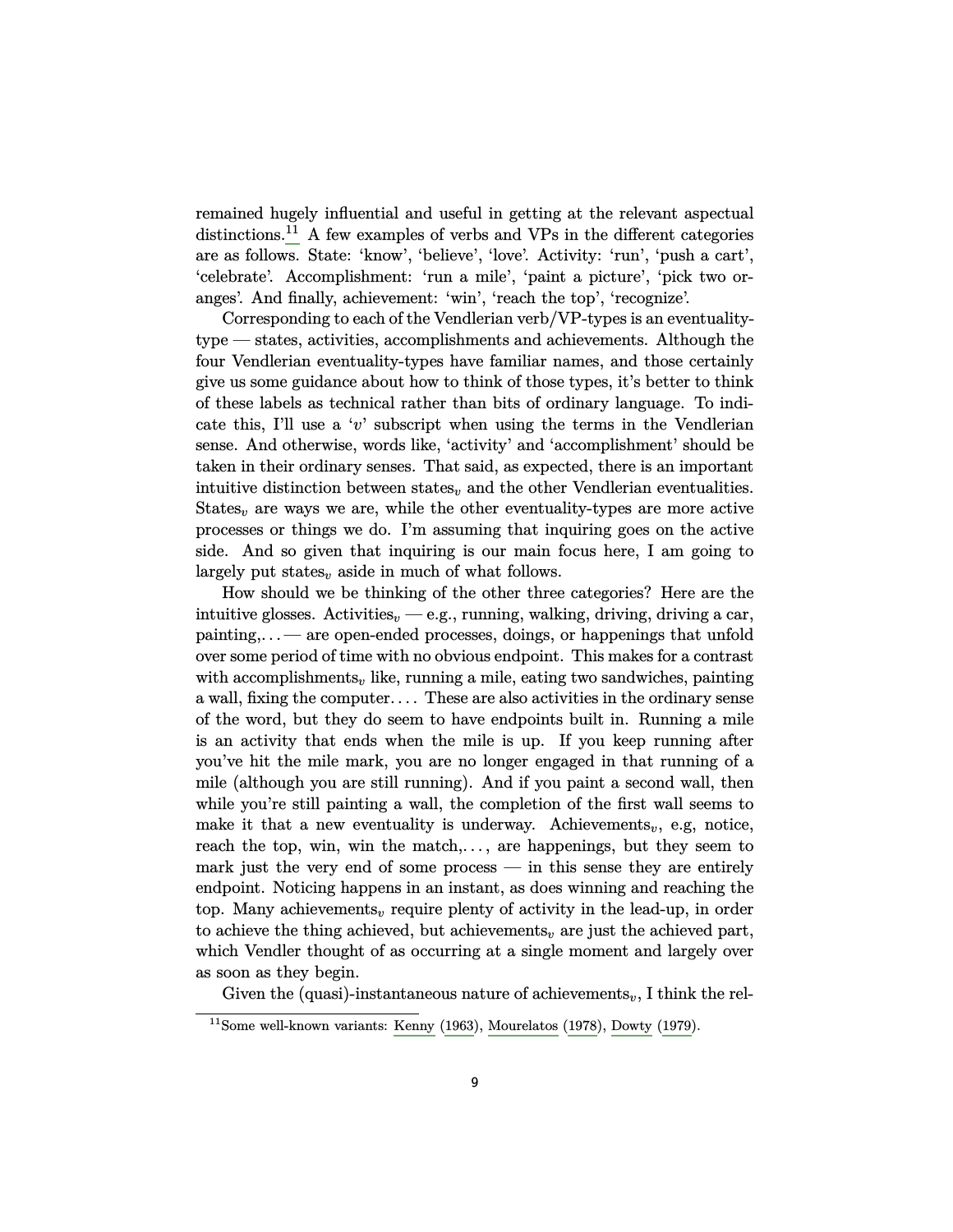<span id="page-9-2"></span>evant question for us is whether the practice picked out by 'inquire' (and cognates) is an activity<sub>v</sub> or an accomplishment<sub>v</sub>. And I hope the relevance of this question for our discussion is clear:  $\alpha$ complishments<sub>*v*</sub> have pre-defined or built-in endpoints. And so it's not a stretch to think of Vendlerian accomplishments as a type of activity with an essential aim or goal or telos. But is the practice picked out by 'inquire' (and the like) an accomplishment*v*? If we left the discussion here, we might have assumed that it was: the idea that inquiry has an aim is very closely connected to the idea that it has some sort of special stopping point, the point at which the activity comes to its (successful) conclusion. But this natural thought is not confirmed by the linguistic data. Rather, 'inquire' (and related verbal predicates) seems to pick out an (open-ended) activity<sub>*v*</sub> and not a (telos-having) accomplishment<sub>*v*</sub>.

We can see this since Vendler offered a variety of linguistic tests that distinguish verbal predicates and sort them accordingly. These tests are still widely deployed, and have been expanded on in a number of ways. Vendler showed that there are two important properties that are especially relevant to dividing up verbal predicates: 'telicity' and (what I'll call) 'progressivity'. Roughly, a verb is telic if it picks out an eventuality that has a natural point of culmination or stopping point, and atelic otherwise; and a verb is progressive if it picks out an eventuality that progresses or has stages and non-progressive otherwise.

Verbal predicates that describe or pick out either accomplishments<sub>*v*</sub> or activities<sub> $v$ </sub> tend to be progressive. They can be used to describe events in progress or underway, and, crucially, they can appear in the progressive (e.g., pushing a cart, painting a picture). State<sub>v</sub> and achievement<sub>*v*</sub> verbs/ VPs don't naturally appear in the progressive.[12](#page-9-0)*,*[13](#page-9-1)

- 1. (a) I am running
	- (b) I am running a mile
	- (c)  $# I$  am believing that it is raining
	- (d)  $# I$  am noticing that it is raining

(1a) describes an activity<sub>v</sub>, (1b) an accomplishment<sub>v</sub>, (1c) a state<sub>v</sub>, and (1d) an achievement*v*. 'Inquire' does appear in the progressive (e.g., 'I am inquiring'), as it should since inquiry is the sort of thing that can be ongoing

<span id="page-9-1"></span><span id="page-9-0"></span> $12$ Although, of course, there are exceptions. See [Filip](#page-23-7) [\(2012\)](#page-23-7).

<sup>&</sup>lt;sup>13</sup>This is as expected: states<sub>v</sub> aren't events in progress (even though they may last for extended periods of time), and if achievements<sub>v</sub> are conceived of as having only momentary existence, they are also not best thought of as things in progress.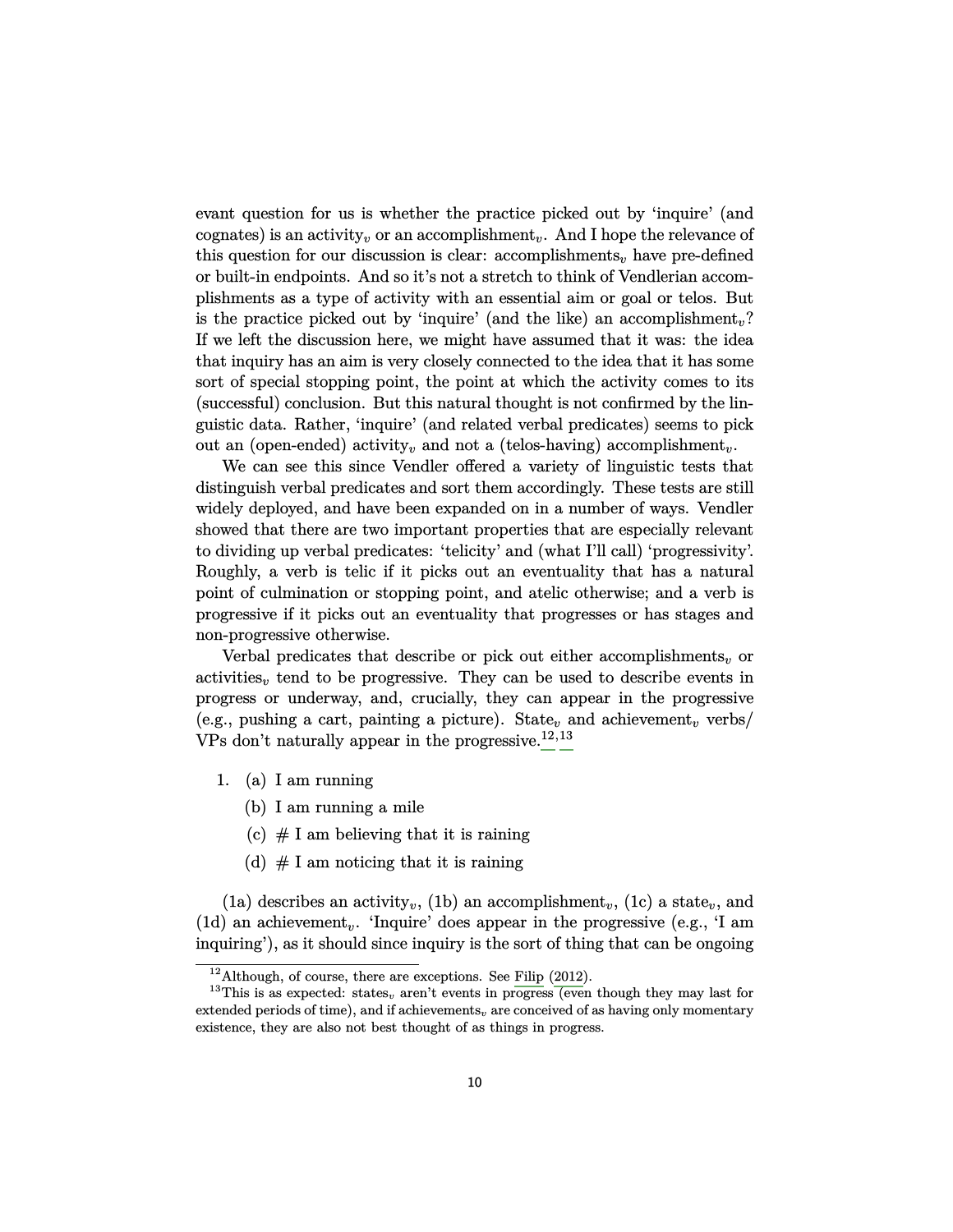or in progress. This further confirms what we already know, which is that the eventuality or practice picked out by 'inquire' is either an activity<sub>v</sub> or accomplishment*v*. Here — as we've already started to see — telicity matters. Accomplishments*<sup>v</sup>* have already been intuitively classified as eventualities that have teloi, while activities<sub>*v*</sub> are eventualities that do not. It should come as no surprise then that activity<sub>v</sub> verbs/VPs are by and large atelic, while accomplishment*<sup>v</sup>* verbs/VPs are by and large telic. Two well-known tests have become almost definitional with respect to telicity. But those tests put 'inquire' (and related verbs/VPs) firmly on the atelic side.

The first test for telicity is known as the 'temporal modification' test. Telic verbs freely combine with 'in'-adverbials but not 'for'-adverbials, and the reverse is true of atelic verbs.

- 2. (a) I ran for 30 minutes/ $(\star)$  in 30 minutes
	- (b) I ran a mile in 10 minutes/ $(*)$  for 10 minutes

The second, is what we can call the 'progressive inference test' (this is sometimes called the 'imperfective paradox'). Atelic verbs licence an inference from the past progressive ('S was  $\phi$ -ing') to the simple past ('S (has) ϕ-ed') but telic verbs do not.

- 3. (a) I was running  $\rightarrow$  I ran
	- (b) I was running a mile  $\rightarrow$  I ran a mile

If I was in the process of carrying a suitcase then the bits of that activity that had already passed will be ones in which I carried a suitcase. But if I was in the process of carrying a suitcase to my brother's house, but hadn't got to his house yet, then the bits of the activity that already passed are not going to be aptly described as ones in which I carried a suitcase to my brother's. 'I carried a suitcase to my brother's' seems only to be true after I've successfully made it to his house.

Both of these tests indicate that 'inquire' is atelic.

- 4. (a) I inquired for 30 minutes/ $(\star)$  in 30 minutes
	- (b) I inquired into *x* for 10 minutes/ $(\star)$  in 10 minutes
- 5. (a) I was inquiring  $\rightarrow$  I inquired
	- (b) I was inquiring into  $x \to 1$  inquired into x

Moreover, other inquiry-related verbs, seem to pattern in the same ways. For instance,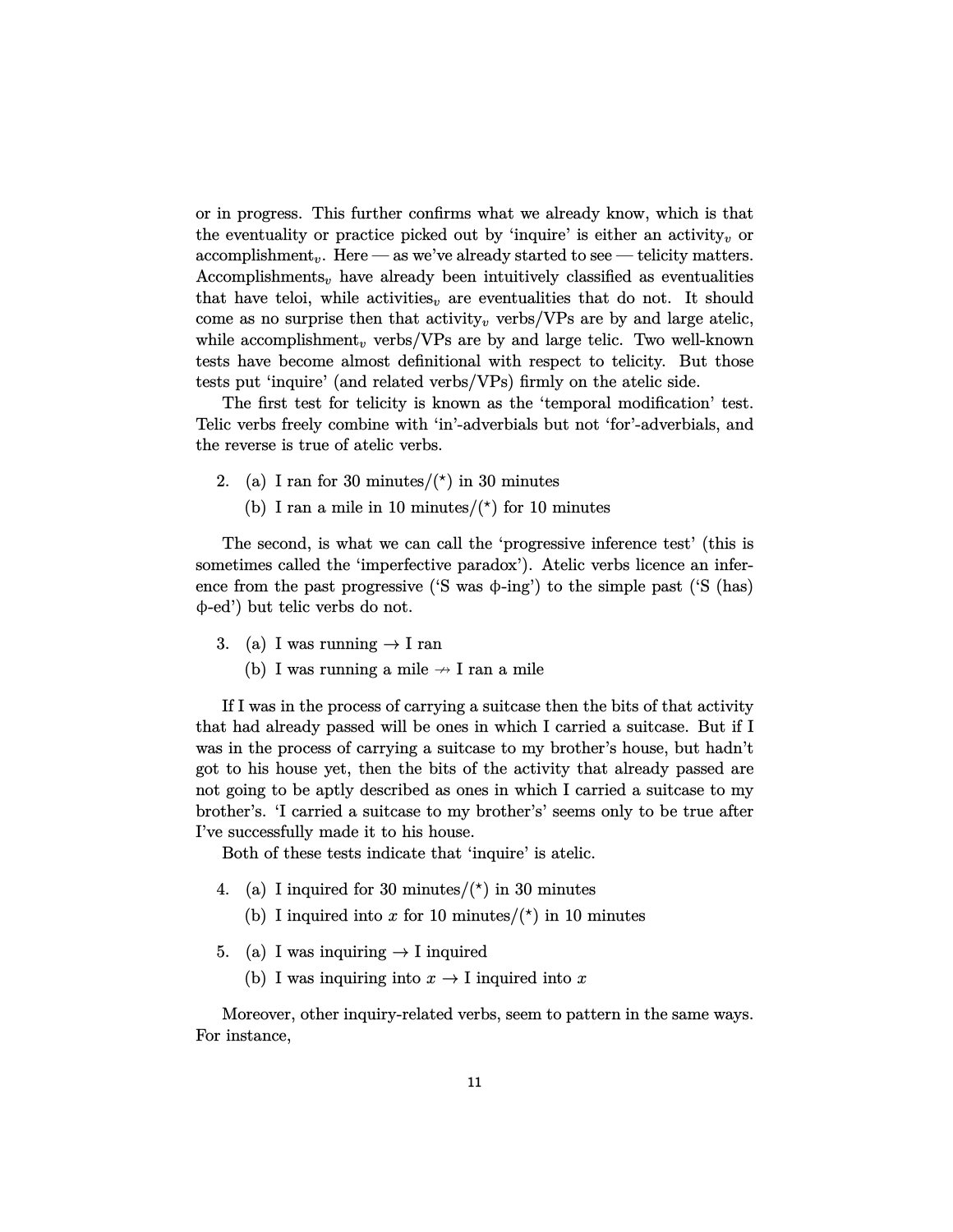- 6. (a) I investigated the matter for 30 minutes/ $(*)$  in 30 minutes
	- (b) I deliberated for 20 minutes/ $(*)$  in 20 minutes
	- (c) They probed the issue for an hour/ $(*)$  in an hour
- 7. (a) I was investigating the matter  $\rightarrow$  I investigated the matter
	- (b) I was deliberating  $\rightarrow$  I deliberated
	- (c) They were probing the issue  $\rightarrow$  They probed the issue

It is fairly clear that 'inquire' is atelic. And these other verbs and VPs that describe inquiring (or closely related activities) seem to be too. Other verbal predicates that are closely related to 'inquire' seem to pattern in the same ways, e.g., 'look into', 'explore', 'examine', 'scrutinize', 'seek', 'delve', 'wonder', and more. Moreover, we've already seen that 'inquire' is also progressive (in the sense specified earlier). And these other inquirydescribing verbs and VPs seem to be as well. This puts the activities/ practices/eventualities picked out by these verbs/VPs firmly in the activity<sub>*v*</sub> category and not in the accomplishment<sub> $v$ </sub> category.

Of course that 'inquire' is atelic in the sense at issue is not to say that inquiring doesn't have a telos in some other sense. All it means for now is that another route to making sense of the claim that inquiry is essentially teleologically structured is somewhat thwarted. Some verbs and verb phrases describe activities in ways that make their endpoints clear, and some do not. 'Inquire' does not.[14](#page-11-0)

It's interesting (and I think instructive) that our main zetetic vocabulary is not accomplishment<sub>*v*</sub> vocabulary. An accomplishment<sub>*v*</sub> verb/VP describes a unit of an activity by providing a time after which that unit of activity cannot — by definition (and metaphysics) — continue. If I'm running a mile, then once I hit the mile mark, I've finished running a mile. I might not know I've hit the mile mark, I might think I surely have not, I might keep running. No matter. The activity (accomplishment*v*) of running a mile that I had been engaged in is over (even if the activity of running that I had also been engaged in is still going). My activity of running a mile has a terminus that's out of my hands in a particular way: once I've reached that terminus it is not possible for me to continue doing the thing I was doing. I can keep running, but I can't keep running that mile.

<span id="page-11-0"></span> $14$ This is not to say that there are no ways of describing inquiring that come out telic according to these tests, e.g., 'figure out'? What is clear enough though is that our zetetic vocabulary is not a robustly telic vocabulary.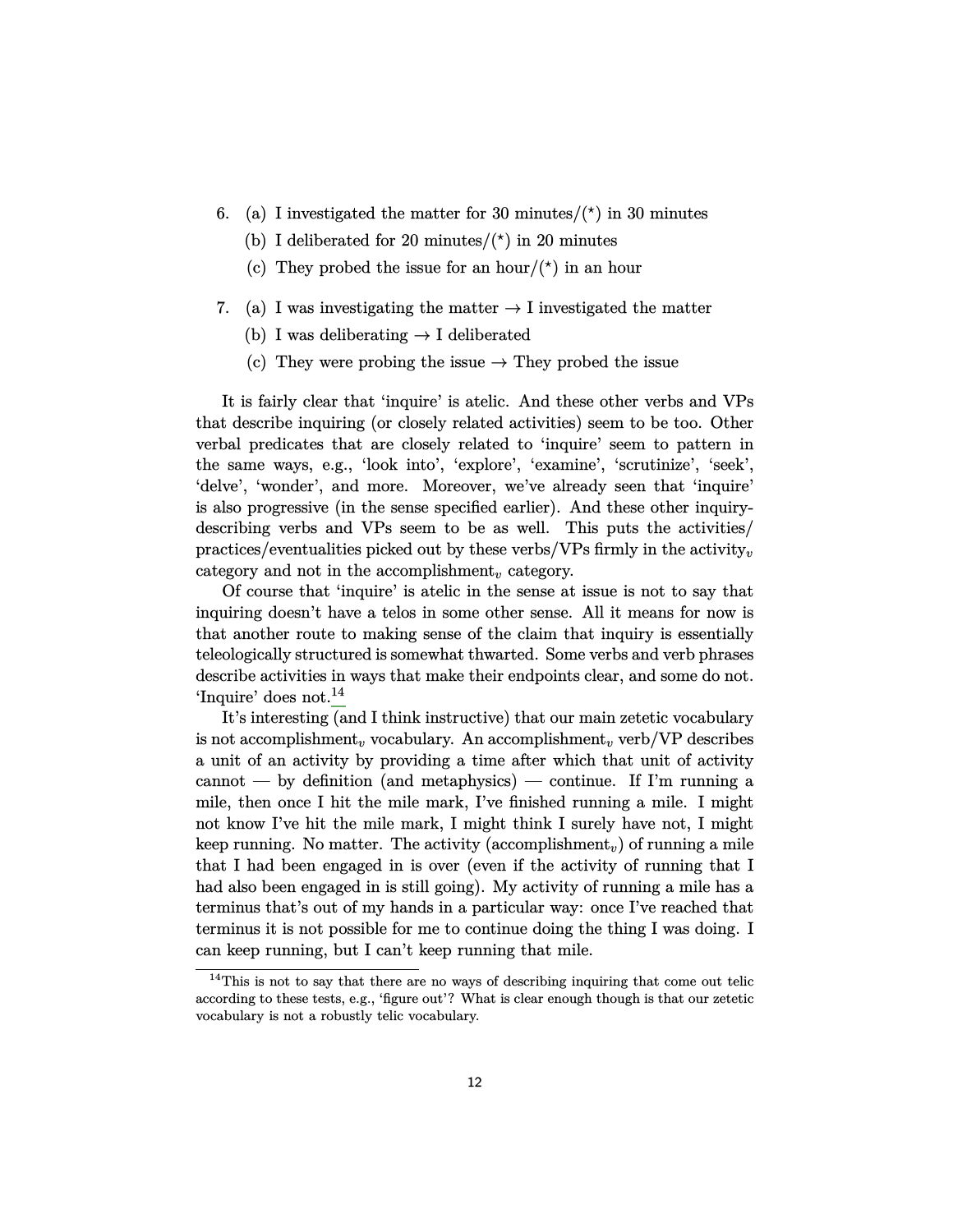This does seem to be one way in which an event or activity or practice can be teleologically structured. But, intuitively, if inquiry has a teleological structure, it's not this kind of teleological structure.<sup>[15](#page-12-0)</sup> Even if inquiries have a telos and have a sort of directionality towards a terminus, reaching that terminus does not guarantee — as a matter of definition or metaphysics the end of an inquiry. When I keep running after I've hit the mile mark (say I don't know I've hit it), I'm still running, but I'm not running that mile; perhaps I'm running a new mile. But that first unit of activity has, of necessity, ended. But now assume that knowledge is inquiry's terminus in the sense at issue. Now say I'm investigating why my computer won't charge. And say the reason it won't charge is that there's a software bug that is preventing charging and that I know about this software bug and what it does. But imagine I don't know or realize that I know this, or that I think absolute certainty is the relevant terminus (rather than knowledge). So, I keep investigating. If inquiring were like running a mile, then my knowing about the software bug would make continued investigation into why my computer won't charge impossible. It would mean that the moment I come to know about the software bug, my inquiry into why my computer won't charge ends. Starting at that very moment, my continued inquiring would have to amount to my inquiring into something else, or not be continued inquiring at all. But this does not seem right. Perhaps I should have stopped inquiring into the cause of the charging issue once I came to know about the software bug, but that coming to know didn't itself bring an end to my investigation; I kept at it. Whatever the intuition that makes post-terminus running-a-mile crash, it is not at work here. Whatever it means to say that inquiry has an end or goal, it's not that it has a sort of terminus that once reached makes continuing that very inquiry impossible. This seems to be the sort of terminus that telicity tracks, and so it's not a surprise that 'inquire' is atelic.

# 3 personal aims & the specific question

'Inquire' isn't a telic verb (in the Vendlerian sense). And while inquiry may well be game-like in some ways, I don't see turning to games or game playing as offering much insight into inquiry's teleological character per se. There are certainly other ways we might try to flesh out a structural, nonnormative aim of inquiry, e.g., look to discussions of biological functions and

<span id="page-12-0"></span> $15$ It's interesting to think about the teleological structure of games in this context as well. 'Play War' looks atelic, but 'play a game of War' looks telic?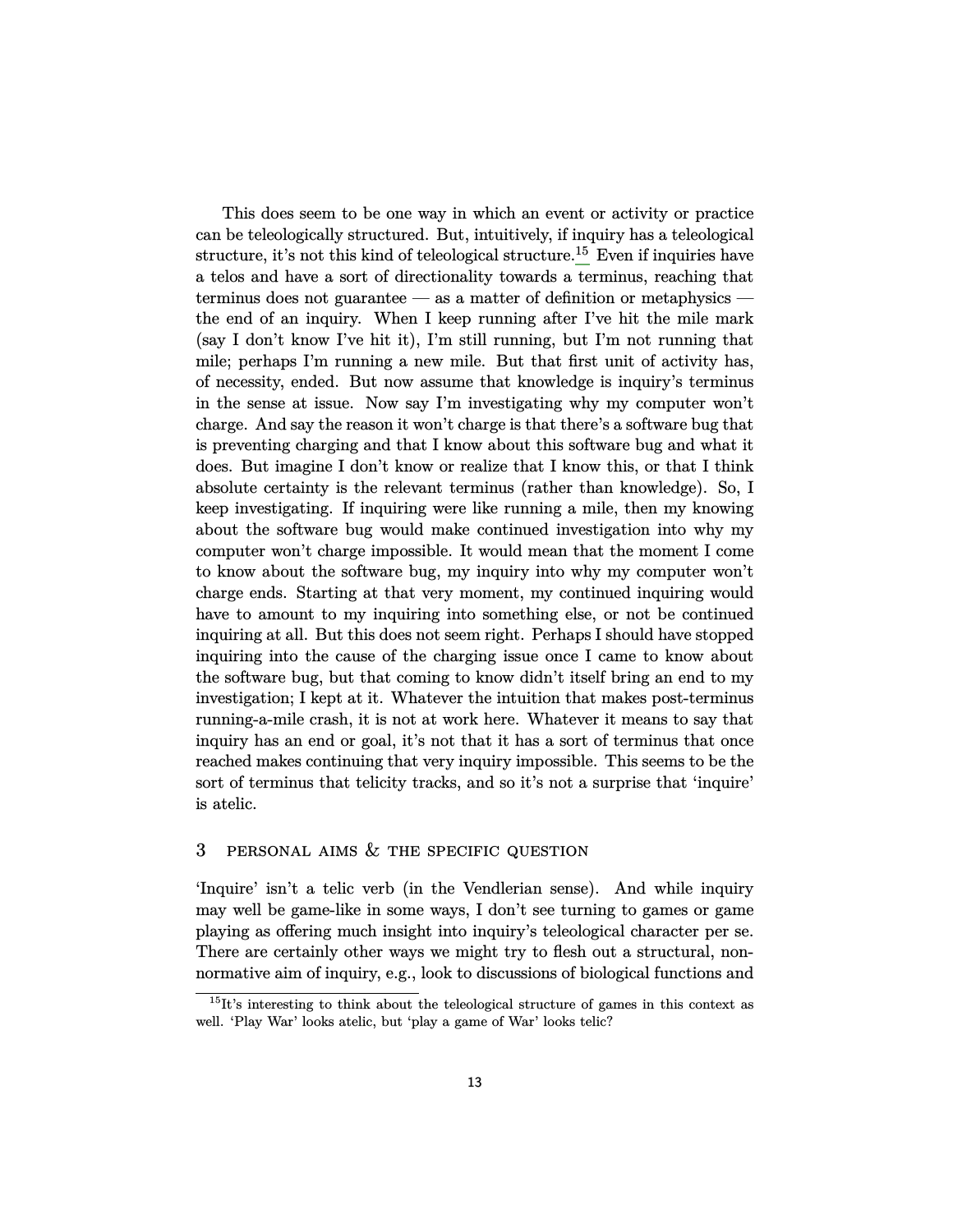<span id="page-13-3"></span>teleology.[16](#page-13-0) Rather than trying further structural roads, I want to think about a 'personal' aim of inquiry. While it may be difficult to make sense of what it might mean to say that inquiry itself — the activity — has an aim, it is not nearly so difficult to make sense of the claim that inquirers have aims.

Discussions of the aim of inquiry often move between talk of the aim of the practice and talk of the aims of the participants of the practice sometimes acknowledging the shift, sometimes not. Other 'aim of *x*' discussions also confront questions about whether the aim of the relevant practice should be thought of as a personal aim of the participants in the practice. Turning to the personal aims or goals of participants isn't a radical suggestion then. Do inquirers  $-$  all inquirers, qua inquirers  $-$  have particular kinds of aims or goals?

Notice how general this question is. Are there any goals or aims or ends that all inquirers (qua inquirers) share? At this level of generality, a yes answer to this question strikes me as fairly plausible. First, inquiry seems to be a largely 'person-level' phenomenon — whole persons are inquirers, subjects. Even though various sub-personal processes contribute to our inquiries, we are the inquirers. Moreover, inquiring is something we do, it's not something that happens to us, it's not a reflex or a tic or 'mere behaviour'. Inquiries can involve a complex interaction of mental and bodily action.[17](#page-13-1) And while some processes or sub-processes that are part of this larger process or activity will happen automatically or not be entirely in the control or under the guidance of the agent, on the whole inquiring is a piece of intentional action — by and large it's an intentional activity.<sup>[18](#page-13-2)</sup>

The following describe some of the ways we commonly distinguish intentional action from (say) mere behaviour: where intentional action is pur-

<span id="page-13-0"></span> $^{16}\mathrm{This}$  isn't to suggest that there's a straightforward route via biological function either. Aside from the standard concerns these sorts of teleological explanations (see [Neander](#page-25-9) [\(1991\)](#page-25-9) for a classic discussion), inquiring is not a state or trait or biological process, but a thing we do. It's not obvious how to tell a story about the design of mother nature in this sort of case.

<span id="page-13-1"></span><sup>&</sup>lt;sup>17</sup>For instance, think about the different sorts of things (mental and bodily) inquirers will need to do to be successful in the following sorts of inquiries: criminal investigations, doctors and epidemiologists trying to figure out the cause of a new illness, safety inspections for bridges and buildings, investigating a workplace accident, trying to prove a new theorem, trying to figure out the cause of demographic trends, trying to understand why a marriage ended, almost any kind of academic research, figuring out why your printer won't work or trying to decide on a new car, or....

<span id="page-13-2"></span><sup>&</sup>lt;sup>18</sup>Although it doesn't feel quite right, just as a matter of ordinary language, to call inquiring an action, I don't think there is much we should make of that. See [Hornsby](#page-24-10) [\(2012,](#page-24-10) [2013\)](#page-24-11) for some discussion of the close connections between action and activity.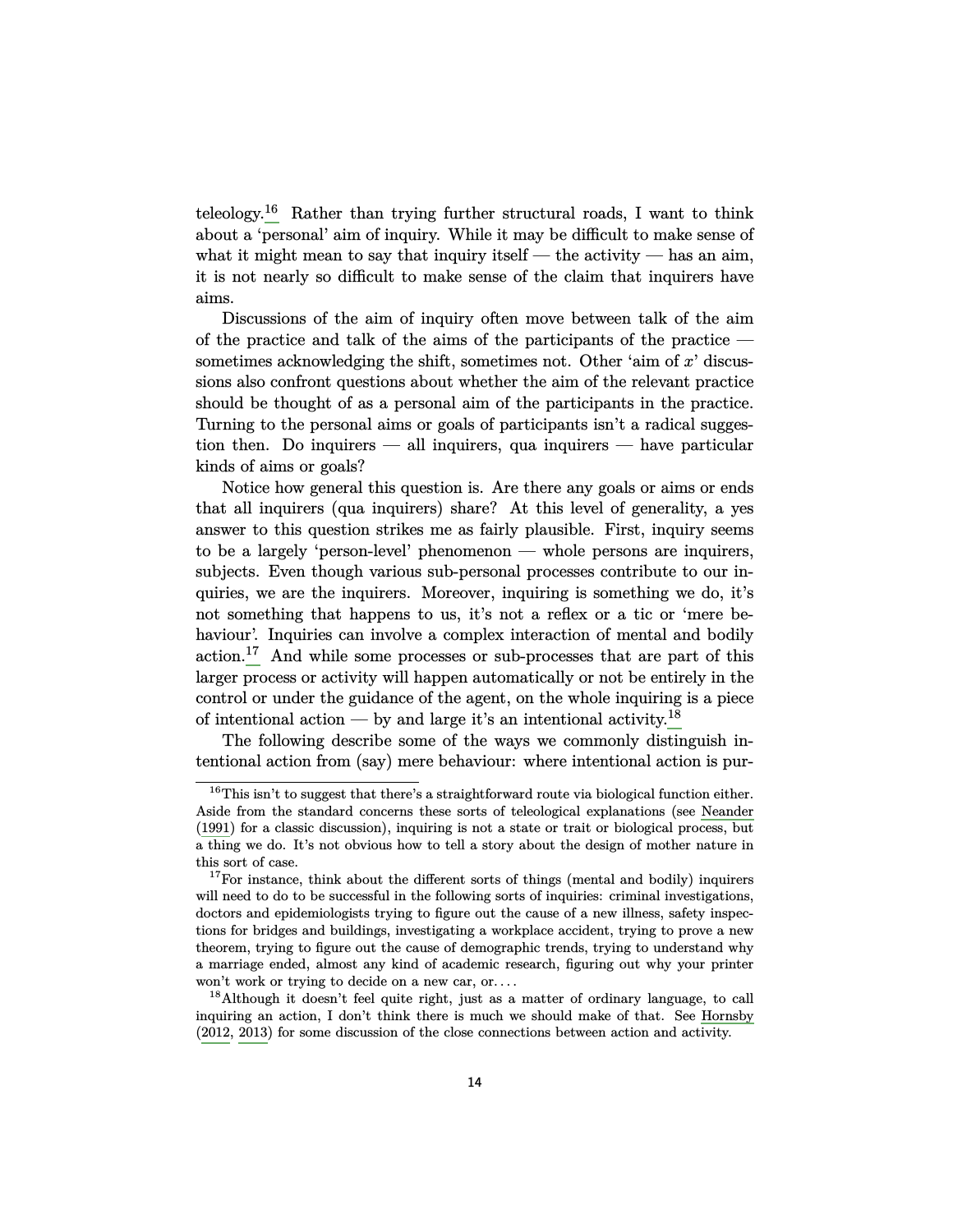<span id="page-14-3"></span>posive, mere behaviour is not; intentional actions are done for reasons/are in the 'space of reasons', not so for mere behaviour; intentional actions can be thought of as 'tryings' and are subject to certain kinds of rationalizing explanations (e.g., there is good sense to be made of asking a subject why they did what they did), while neither of these apply to mere behaviour.<sup>[19](#page-14-0)</sup> But having reasons, a purpose, trying to do something or get something, there being a reasonable explanation for why a subject did a thing are all fairly teleological notions. In a very broad sense, all intentional action is teleological or goal-directed or is done with some aim.

But given all this, it can start to look fairly easy to get to the thought that all inquirers have some aim(s) in inquiring. All inquirers are trying to do something.<sup>[20](#page-14-1)</sup> What are they trying to do? At this point we can't say much in detail. Perhaps though we can at least give the very general answer that they are trying to inquire.<sup>[21](#page-14-2)</sup> Either way, my point here isn't to provide a personal answer to the General Question but just to briefly indicate that the general thought that all inquirers have some aims or ends or goals (qua inquirers) seems prima facie plausible. Let's say it's true that all inquirers qua inquirers have some sort of aim or goal or telos. What I want to think about now is how debates over the Specific Question sit with this sort of answer to the General Question.

The Specific Question asks, What is the aim of inquiry? And these are the sorts of answers typically given: knowledge, understanding, truth/true belief, certainty, epistemic improvement, settled opinion, etc. Given that we're considering a personal aim now, the Specific Question changes shape a little bit. Now we should think of it as asking: What goals do all inquirers qua inquirers have? Or: What is it that all inquirers qua inquirers are trying to do? One thing worth drawing out right away is that strictly speaking the

<span id="page-14-0"></span> $19^{\text{19}}$ [O'Brien](#page-25-10) ([2014\)](#page-25-10), ch.2 has a nice discussion of the family of concepts we use in discussion of intentional action.

<span id="page-14-1"></span><sup>&</sup>lt;sup>20</sup>On the close connection between trying to  $\phi$  and intentionally  $\phi$ -ing: [O'Shaughnessy](#page-25-11) [\(1973\)](#page-25-11), [McCann](#page-25-12) [\(1975](#page-25-12)), [Pietroski](#page-25-13) ([1998](#page-25-13)), [Ruben](#page-25-14) [\(2015\)](#page-25-14), Grünbaum ([2008\)](#page-23-8).

<span id="page-14-2"></span> $21$ This answer may be general, but it isn't trivial. In fact, to get to even that general answer we will have to do a bit more work. When Davidson alerted the prowler by turning on the light, his action was intentional under one description ('turning on the light') and unintentional under another ('alerting the prowler'). He meant to do one of those things but not the other; he did one of those things on purpose, the other by accident. Are there cases of accidental inquiry like this? Cases in which  $S \phi s$  and that  $\phi$ -ing counts as  $S's$ inquiring, but it only counts as such accidentally? If so then there may well be cases of accidental or unintentional inquiry, inquiring without meaning to. And if that's right then perhaps there are cases in which S inquires without trying to inquire. I find it hard to flesh out a clear case of accidental inquiry like this. But since it's not crucial to settle the matter here, I'll leave further discussion for another occasion.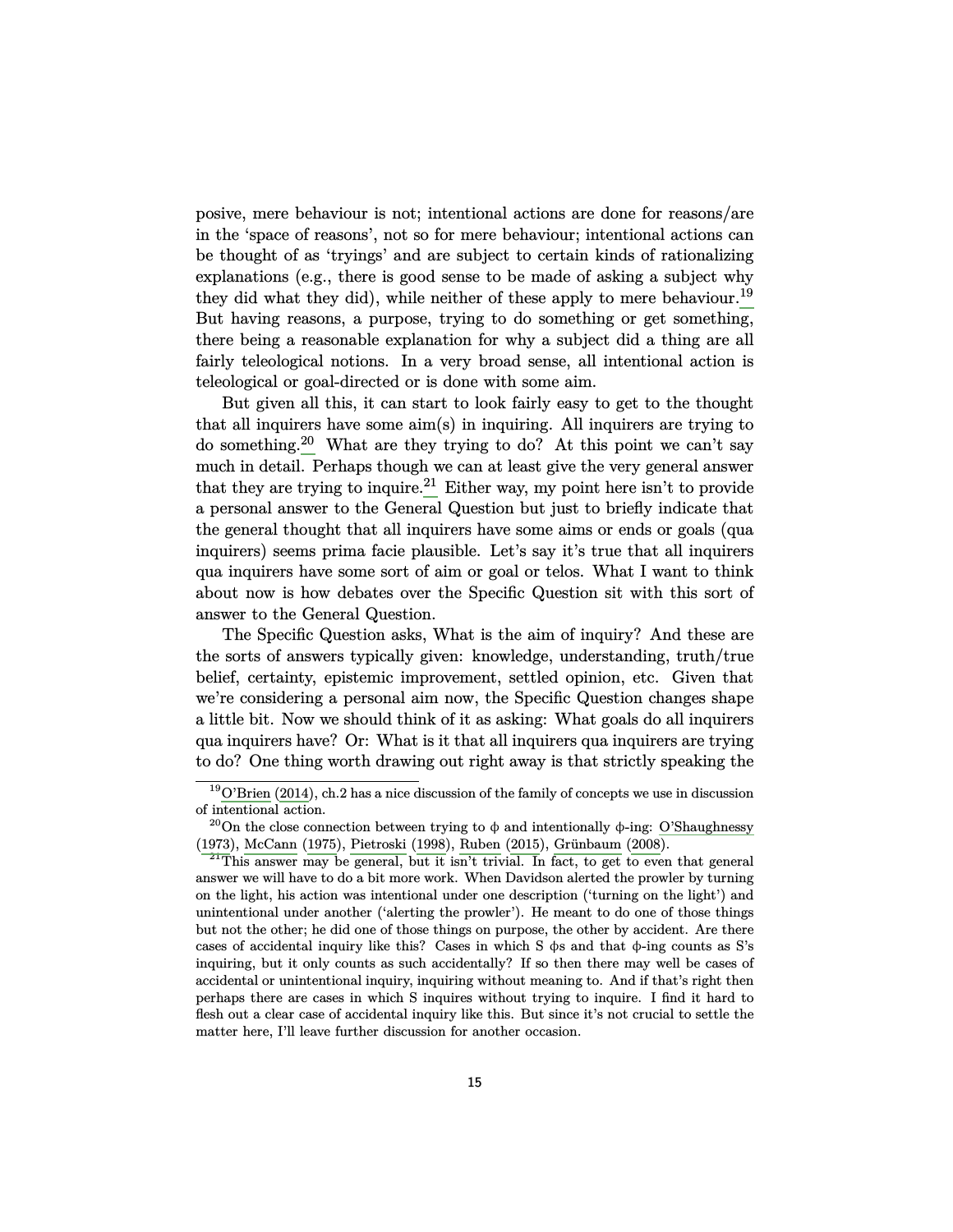typical answers to the original Specific Question do not answer our new, 'personalized' Specific Question. 'Knowledge' and 'true belief' (etc.) are not answers to the question, 'What are inquirers trying to do?'.

There is an easy enough fix for this, of course. What are inquirers trying to do? Acquire knowledge, get true belief, and so on. There are two things worth noticing about these sorts of answers though. First, they all assume or presuppose that inquirers' aims are *acquisitive*, and second that what inquirers are trying to acquire are mental states or attitudes. These sorts of acquisitive mental state answers are only a subset of the possible (and plausible) answers to the question of what inquirers are trying to do. In this way, the current debate over the Specific Question might better be thought of as a debate over an even more specific question, e.g., Which mental states are all inquirers qua inquirers trying to acquire?

But not all aims are acquisitive aims. Much of the discussion so far has been about non-acquisitive aims or ends. Competitive games don't (or at least needn't) have acquisitive ends or goals — the aim of those games is winning. The Vendlerian accomplishments we discussed, e.g., running a mile, carrying a suitcase to my brother's, pushing the cart up a hill, and so on, were largely practices with non-acquisitive teloi. For a certain kind of Kantian, it's constitutive of action that agents aim at (or perhaps are committed to) being governed by the Categorical Imperative. In general, not all goals are acquisitive. Are inquirers' goals necessarily acquisitive? I don't think the answer here is straightforward. Of course, typical inquiries involve efforts to learn more about the world. On the other hand, as we'll see, once we shift focus to the sort of personalized Specific Question I'm interested in now, the debate over acquisitive aims starts to look a bit too narrow.[22](#page-15-0)

Now that we've shifted to thinking about the aim of inquiry as a personal aim of inquirers, the Specific Aim Question is a question about the aims of actual and possible people (and other sorts of inquisitive creatures perhaps). The debate over the specific aim of inquiry has proceeded largely as a debate over different forms of 'monism' about the aim of inquiry. For now, let's focus in on that sort of debate. Are all inquirers always trying to get  $\sigma$ , where σ is one of the relevant mental states, e.g., knowledge, true belief, justified belief, settled opinion, understanding, certainty, etc.?

I don't think we have reason to expect even all actual inquirers (never mind the possible ones) to share any one of the acquisitive aims the various

<span id="page-15-0"></span> $22$ And as I said, the debate is not merely narrowed to a focus on acquisition only but to mental state or attitude acquisition only.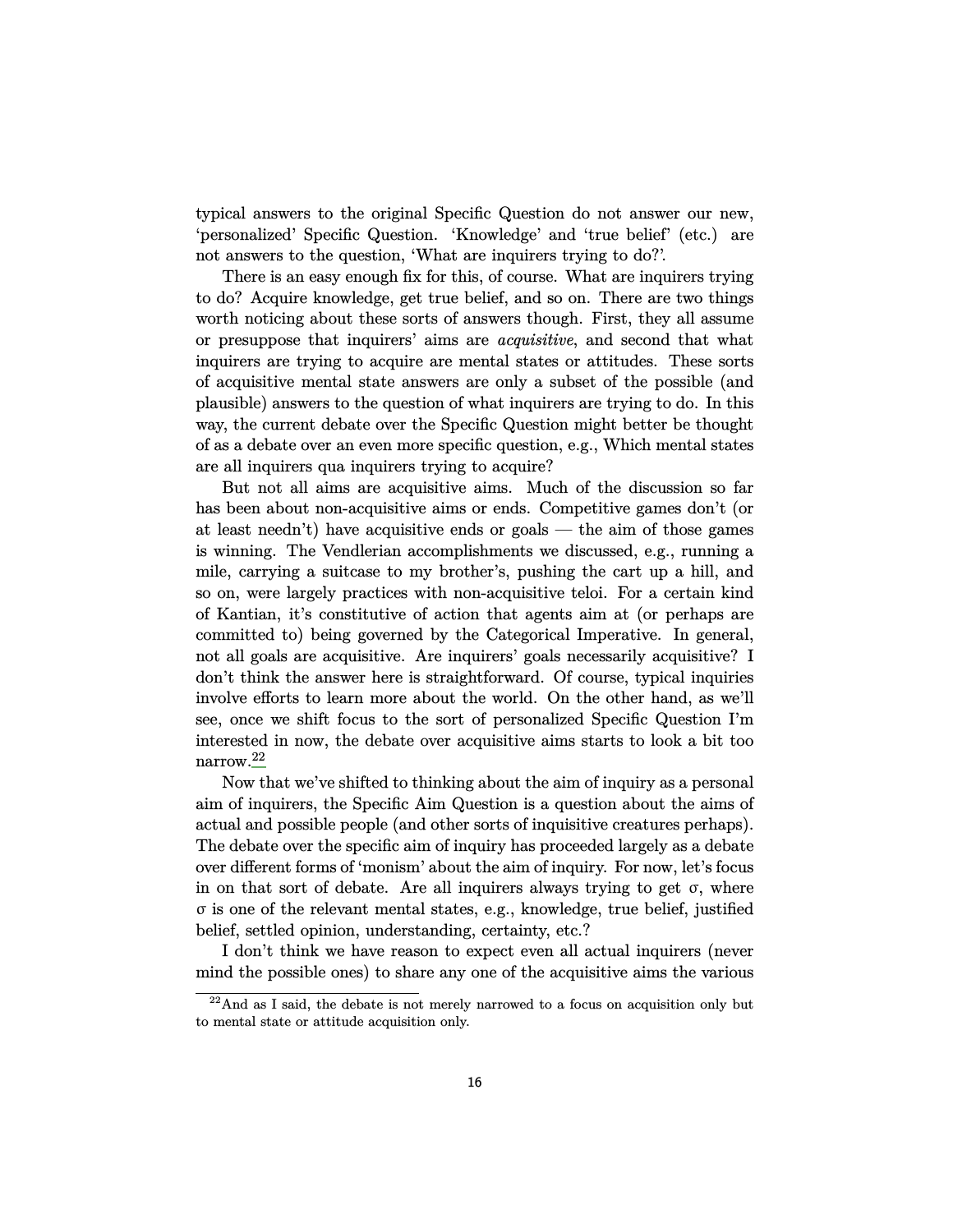<span id="page-16-1"></span>monists argue for. Has everyone who has so far inquired (which I take to be more or less everyone who has existed) been trying to get knowledge? True belief? Understanding? Certainty? What about skeptics or eliminativists about those attitudes? More generally, have you always aimed for just one of those every time you've inquired? And once we move to thinking about all possible inquirers the prospects for monism become dimmer still. There is nothing conceptually incoherent about an inquirer who is trying to be certain (Descartes?), nor one who is trying to settle their opinion (Peirce?), nor one who is trying to achieve tranquility (Sextus?) nor one trying to get to the truth or come to know, and so on. Any of these personal aims seem broadly compatible with being an inquirer. And for any of those, we can imagine subjects who genuinely don't have the other aims, because they don't think there are such states, or merely because they simply aren't the ones they are after in some inquiry or another.

To bring this point out even more, it's worth thinking about a case. Say I'm convinced that inquirers are always trying to get knowledge. You don't think that's right. To prove it to me you decide to call up James Watson and ask him what sort of mental states he and Francis Crick were trying to get into when they investigated the structure of DNA. He says that they just wanted to understand the structure of that incredible molecule, and he insists that he and Crick were both skeptics about knowledge. You hang up and tell me the news.<sup>[23](#page-16-0)</sup>

Before I say something about the sorts of responses that might be appropriate in this case, I want to ask a different question. Was calling Watson a good strategy for getting information about our debate over the aim of inquiry? If the 'aim of inquiry' is an aim of inquirers, it's hard to see why not. If you want to know whether I'm trying to get a dog or a cat, you're going to want to know the specific things I'm doing, saying, and thinking. Analogously, if we want to know whether someone is trying to get (say) knowledge or just settled opinion, isn't it appropriate to ask or observe them? Of course these sorts of self-reports and observations aren't decisive, but they do seem relevant. This is an important methodological shift though. The Specific Aim debate has been largely an armchair debate. Answering a personalized version of the Specific Question though seems to require or at least be amenable to empirical investigation.

<span id="page-16-0"></span>Back to the story. Is the news about Crick and Watson's pursuit of

<sup>&</sup>lt;sup>23</sup>This is obviously a fictional tale, but Watson wrote an autobiographical account of his and Crick's work and journey ([Watson](#page-26-6) ([1968\)](#page-26-6)). In it he gives his account of what he and Crick were doing, trying to do, wanted, and more. A wide range of epistemic and zetetic vocabulary is used.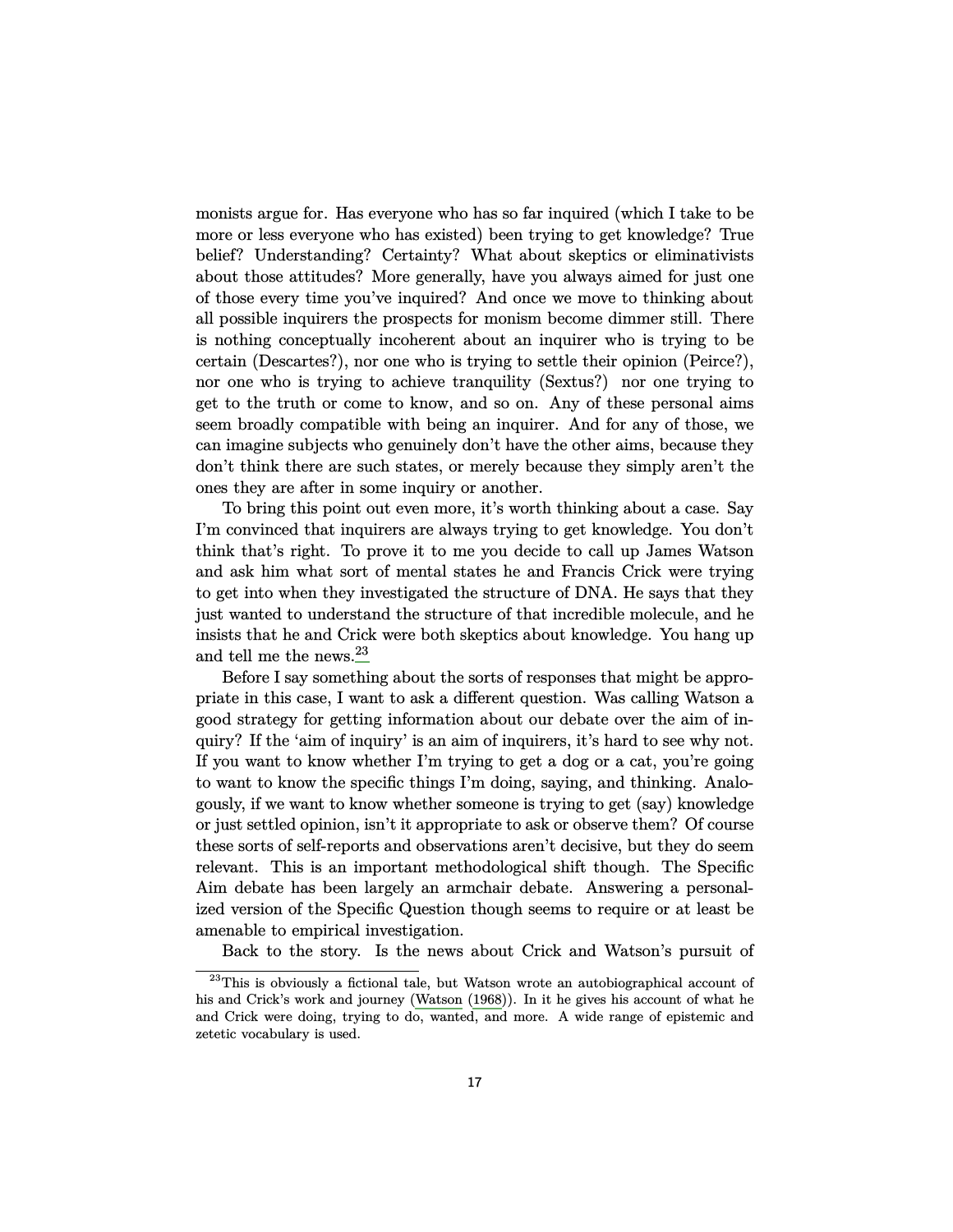understanding rather than knowledge evidence against my view that knowledge is the aim of inquiry? It seems so, although it does feel like a serious failure of imagination on my part for it to have taken a call to James Watson for me to get there. Of course, I could try to explain Watson's testimony away by (say) trying to impugn his powers of introspection or recollection, but his testimony does seem to give us information that is relevant to our debate.

That said, imagine you give me the news that Watson and Crick were pursuing understanding and not knowledge, and I say, in astonishment: 'I can't believe it! It turns out Watson and Crick never even investigated the structure of DNA!'. This is not a good response; it's absurd even. But it's not entirely clear why. After all, if my theory says that every *A* has property  $\psi$  and then I come upon something that lacks  $\psi$ , it's not absurd to conclude that it's therefore not an *A*. This isn't to say I should always modus tollens in a case like this, but just that it's not absurd. Why does it seem so bad in this case then?

Notice, it's not that there isn't any evidence Watson could have given me that would make it reasonable to conclude they never investigated. For instance, if Watson had decided to confess that he and Crick didn't do any work on DNA and didn't care about it at all, but some mystery scientists who wanted to forever remain anonymous handed them all their research, then it would be entirely reasonable for me to conclude that Watson and Crick didn't inquire into the structure of DNA. The problem with Watson's news is not that he couldn't have given me evidence that he and Crick never inquired into the structure of DNA, rather it's that his telling me they were trying to understand rather than know doesn't look like evidence for that conclusion.

There is nothing special about the replacement for  $\sigma$  that I chose in this story (knowledge). I could have used any of the other candidate attitudes, and the tale would play out in much the same way, and we should have the same reactions. In fact, it's not clear that Watson could give me a reason to give up my belief that he and Crick investigated the structure of DNA by asserting that they were trying to get attitude  $\sigma^*$  and not  $\sigma$ , for any attitude-types  $\sigma^*$  and  $\sigma$ .

And other sorts of responses on Watson's part about what he and Crick were and weren't trying to do also seem to me perfectly compatible with their having genuinely inquired. For instance, imagine that Watson responds to our query entirely puzzled. He says he and Crick were thinking about DNA, not knowledge or belief or understanding; they were investigating the structure of a molecule, not trying to get themselves to think things.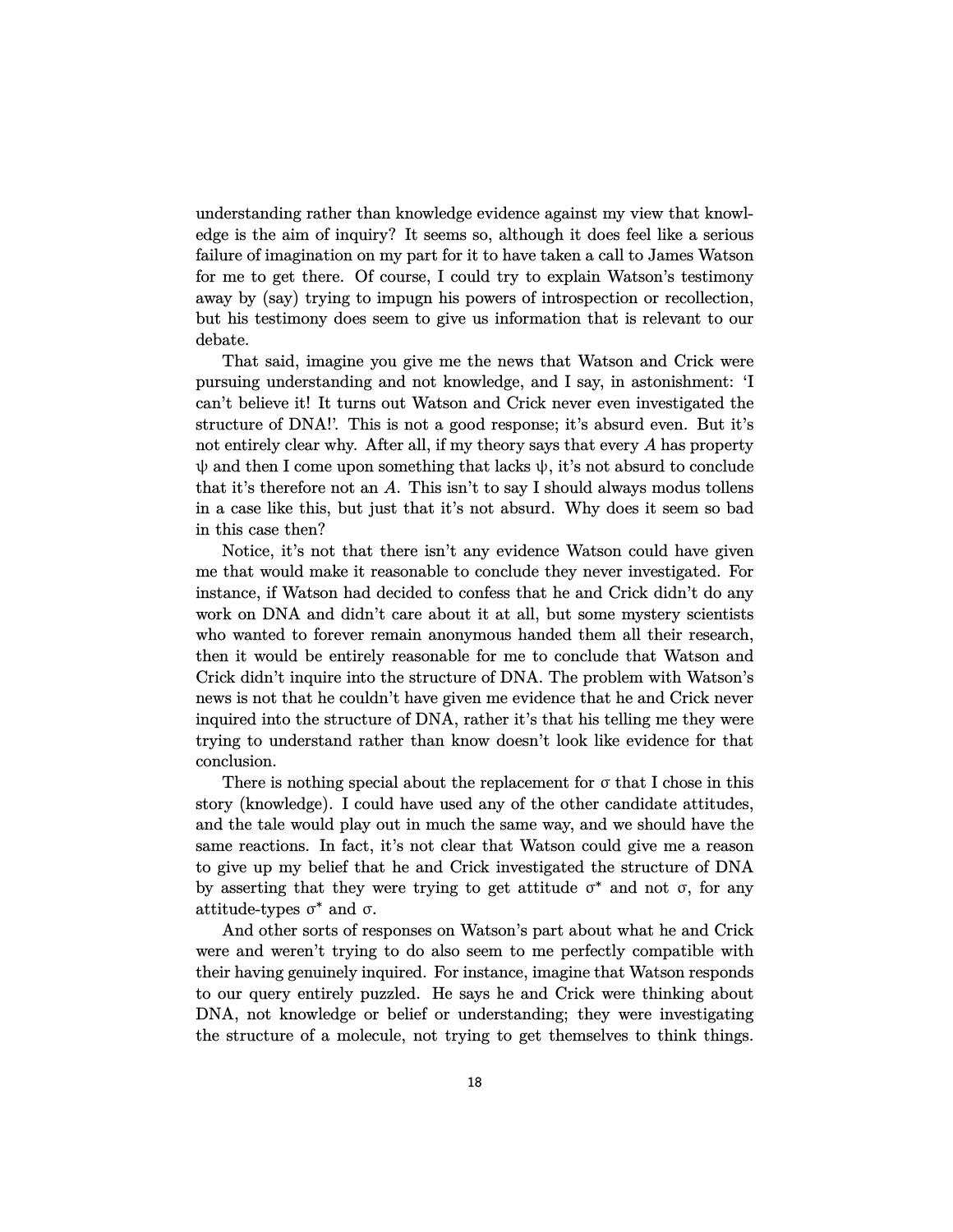<span id="page-18-2"></span>This strikes me as a coherent (and even fair) response on Watson's part. The activity Watson and Crick were engaged in was world-directed in an important sense, and the conception of it as at bottom about moving one's mind feels off. Further, I think it's not hard to imagine Watson insisting that he and Crick weren't trying to acquire anything at all — that they were just engaging in an activity. In general, couldn't we have inquirers only truly interested in the journey and not the destination, or ones who want to avoid ever getting to the destination for other reasons?[24](#page-18-0)*,*[25](#page-18-1) It simply isn't clear that it matters one way or another to Watson's status as an inquirer whether he was trying to get knowledge, understanding, true beliefs, or not trying to acquire any new attitudes at all.

Some of the argument in this section relied heavily on the (fictional) selfreports of inquirers. While I don't think these sorts of self-reports should be decisive in determining what the relevant inquirers are trying to do or get, they should count as some evidence. Part of the appeal of personalizing the aim of inquiry is that aims and goals of agents like us are relatively well understood and metaphysically unproblematic (unlike the aims and goals of an event itself). But those sorts of aims and goals are the sorts of things that we have decent access to and insight into; they are the sort of things that self-reports can tell us about. Moreover, the thought experiments have force beyond the hypothetical self-reports — it's not just that we can imagine the relevant inquirers insisting that they are trying to get  $\sigma^*$  and not  $\sigma$ , but that we can imagine them in fact trying to get one rather than the other by, e.g., being sensitive to or satisfied/unsatisfied with particular kinds of information and not other kinds.

Where does all of this leave us? All inquirers may well have some aims qua inquirers, but it doesn't look as though they all have, of necessity, one of the acquisitive aims that are the focus of the Specific Aim debate. And

<span id="page-18-0"></span> $24$ For a process-focused view like this, see [Dover](#page-23-9) ([2022](#page-23-9)) on interpersonal curiosity and inquiry.

<span id="page-18-1"></span> $25$ This evokes some other, perhaps more familiar, sorts of concerns about whether inquirers necessarily have the relevant sorts of acquisitive goals (and so whether they are constitutive of inquiring). For instance, typically there is information that subjects actively do not want, e.g., various forms of bad news. Nonetheless, it doesn't seem impossible to inquire when the upshot could be the discovery of bad news — betrayal, illness, failure, and so on. And there are familiar metacognitive concerns lurking as well. If an inquirer needs to have the various relevant epistemic concepts — knowledge, understanding, truth, belief — in order to aim to acquire those things, then we have the result that creatures that lack those concepts cannot inquire. But this isn't right: conceptually unsophisticated humans as well as a wide range of non-human creatures inquire. See [Carruthers](#page-23-3) [\(2018,](#page-23-3) [2020](#page-23-10), [forthcoming\)](#page-23-4) for some excellent recent discussion.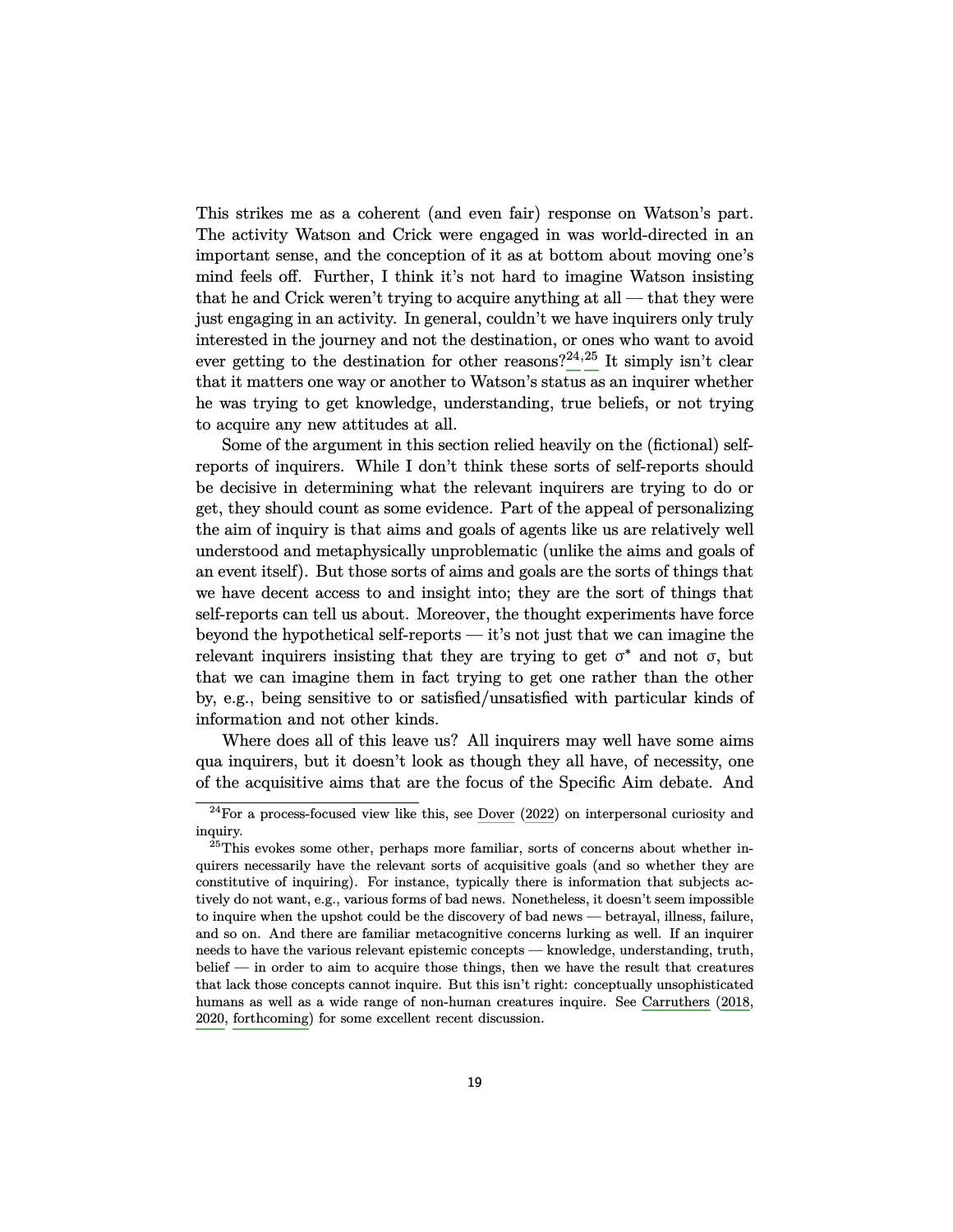it's not clear that every inquirer needs to have any sort of acquisitive aim at all. So, while it's fruitful to think about our aims qua inquirers, I don't think it leads us in the expected direction.

## 4 beyond the aim of inquiry

Discussion of the aim of inquiry accounts for a good deal of the discussion of inquiry in general. There are surely many reasons for this, and it's not my intention to speculate about the motivations of other authors, but I can report some of my own. The idea that inquiry is a 'goal-directed activity' feels like some sort of first principle about inquiry. One way to capture this thought is with an 'aim claim': a claim of the form, 'inquiry aims at  $\alpha$ '. Part of what I've tried to do in this paper is offer up some interpretations of this sort of zetetic aim claim. I've not found any satisfying. We could certainly try others. There are other structural options, a number of personal options are still on the table, and I haven't said anything about relevant forms of normative reductionism. But it is not clear that the best approach to understanding inquiry — even its teleological aspects — is to stay focused on this aim claim. At some point it starts to feel as though one is chasing down a metaphor. Part of what's emerged in this discussion is that the idea that inquiry is a goal-directed activity can make reference to a number of different aspects or features of inquiry — its structure, its norms, the mental lives of its participants. These are all aspects and features of inquiry that I care about and want to understand better. My suggestion though is that we might have a better chance of understanding these aspects and features if we stop worrying about 'the aim of inquiry' (/goal-directness).

While not everyone will be satisfied with the sort of quietism I am suggesting here, I think even those committed to one of the forms of acquisitive monism discussed can get on board at least with some of the spirit of my quietistic suggestion. For instance, assume it's a necessary condition on counting as an inquirer that one is trying to get knowledge. It obviously doesn't follow from that that the activity of inquiring is identical to the activity of trying to get knowledge. Moreover, this sort of identification would not be plausible. Inquiring is not just a matter of trying to get knowledge. There are many things we do that are designed to get us knowledge that are not going to amount to our inquiring. Going to college is an activity I may decide to do to get more knowledge, so too taking the SATs to get into college, as well as taking the train to my classes, and so on. These aren't activities we want to describe as inquiries, I take it. Perhaps we can get knowledge by hypnosis or head injury or brain surgery or taking a magic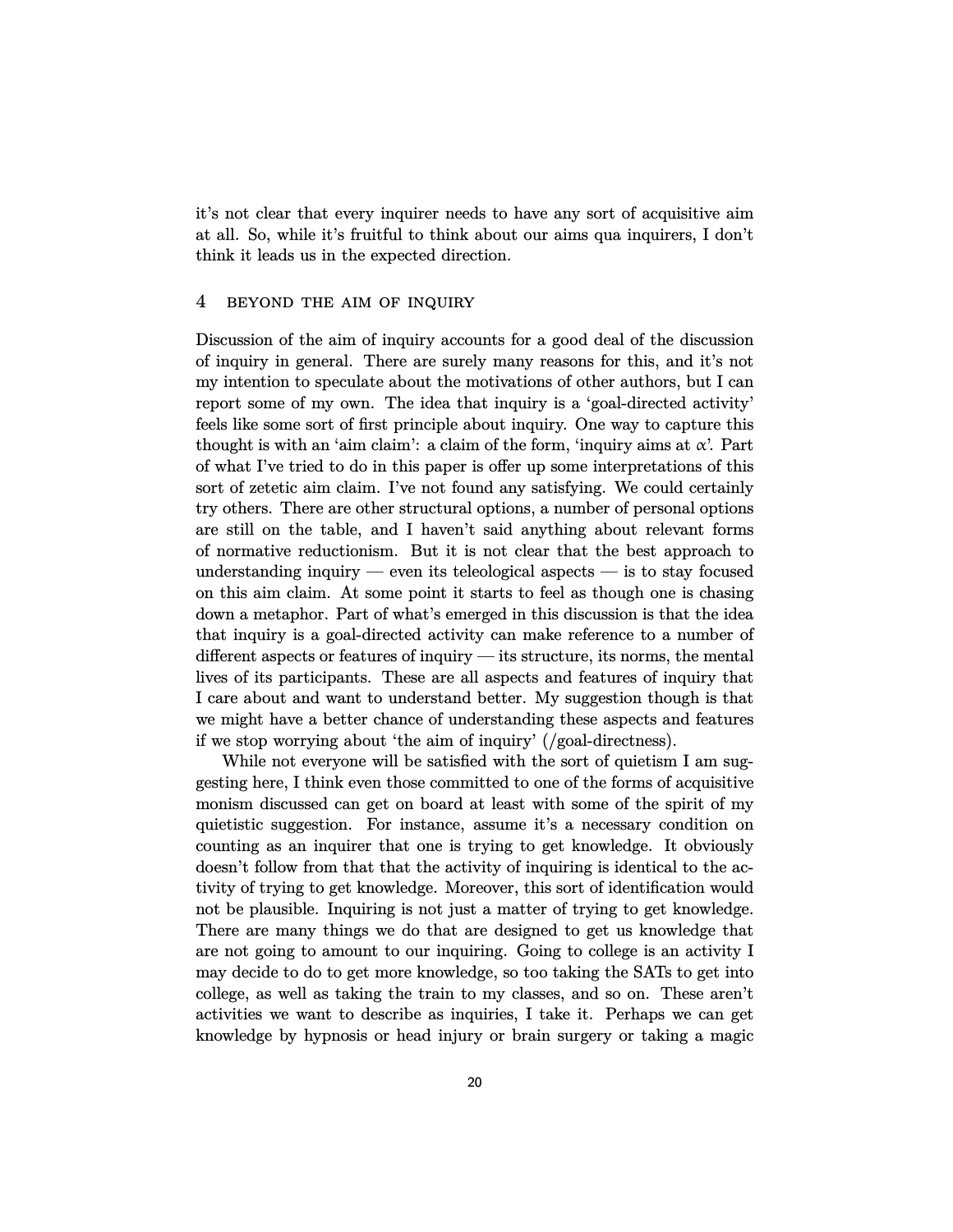knowledge pill, but doing those things to myself in efforts to come to know also needn't count as inquiring. What is it about inquiring that makes it different from these sorts of knowledge-aimed activities? Whatever it is, it will not be found by staying focused on the fact that the inquirers are trying to get knowledge. We'll need to look to other features of inquiry and inquirers if we're going to locate the relevant difference makers.

So I think everyone interested in inquiry should want to move beyond the aim of inquiry to some extent. And I think we're well placed to do that. Go back to the case in which we call up James Watson to ask whether he and Francis Crick were trying to get knowledge. Part of the reason why his answer feels evidentially irrelevant to the question of whether he and Crick inquired is that we already know a great deal about what Watson and Crick did, e.g., studied Chargaff's work on the chemistry of nucleic acids, pored over Franklin's x-ray diffraction images, shifted cardboard cutouts of molecules around to see the different possible configurations, and so on. These actions and activities comprised their inquiry. Given that we already know what they did (more or less) and where it ended up (more or less), which particular mental state they were trying to get into at the very end of all of that (if any) doesn't seem all that important.

I want to close by very briefly sketching out the start of a different angle of approach. Rather than beginning at the very end of inquiry and focusing on how that endpoint casts its shadow back over the activity, this approach tries to focus on the activity and its participants directly — on the aiming (as it were) rather than what is aimed at (as it were). My version of this more direct approach starts by taking seriously inquiry's close relationship to questions and questioning. While the approach involves a sort of quietism about the aim of inquiry strictly so-called, it does not require abandoning all things teleological in one's theory of inquiry. It is a desideratum of any such theory that it tells us some of the ways in which inquiry is 'goal-directed'. My hope is that my questioning-focused framework will, in the end, help make these various teleological dimensions of inquiry clear, even if that's not its main purpose.

Why look to questions and questioning? As a start, here is a list, obviously incomplete, of ways we describe the activity of inquiring: inquiring, investigating, examining, probing, querying, interrogating, looking into. Here are some others focused on what inquirers are trying to do: trying to figure out, trying to sort out, trying to suss out, trying to determine, trying to establish, trying to see.<sup>[26](#page-20-0)</sup> Many of those work without the 'trying to' as

<span id="page-20-0"></span> $^{26}$  Notice: while those in the first group don't come with built-in teloi (as we've already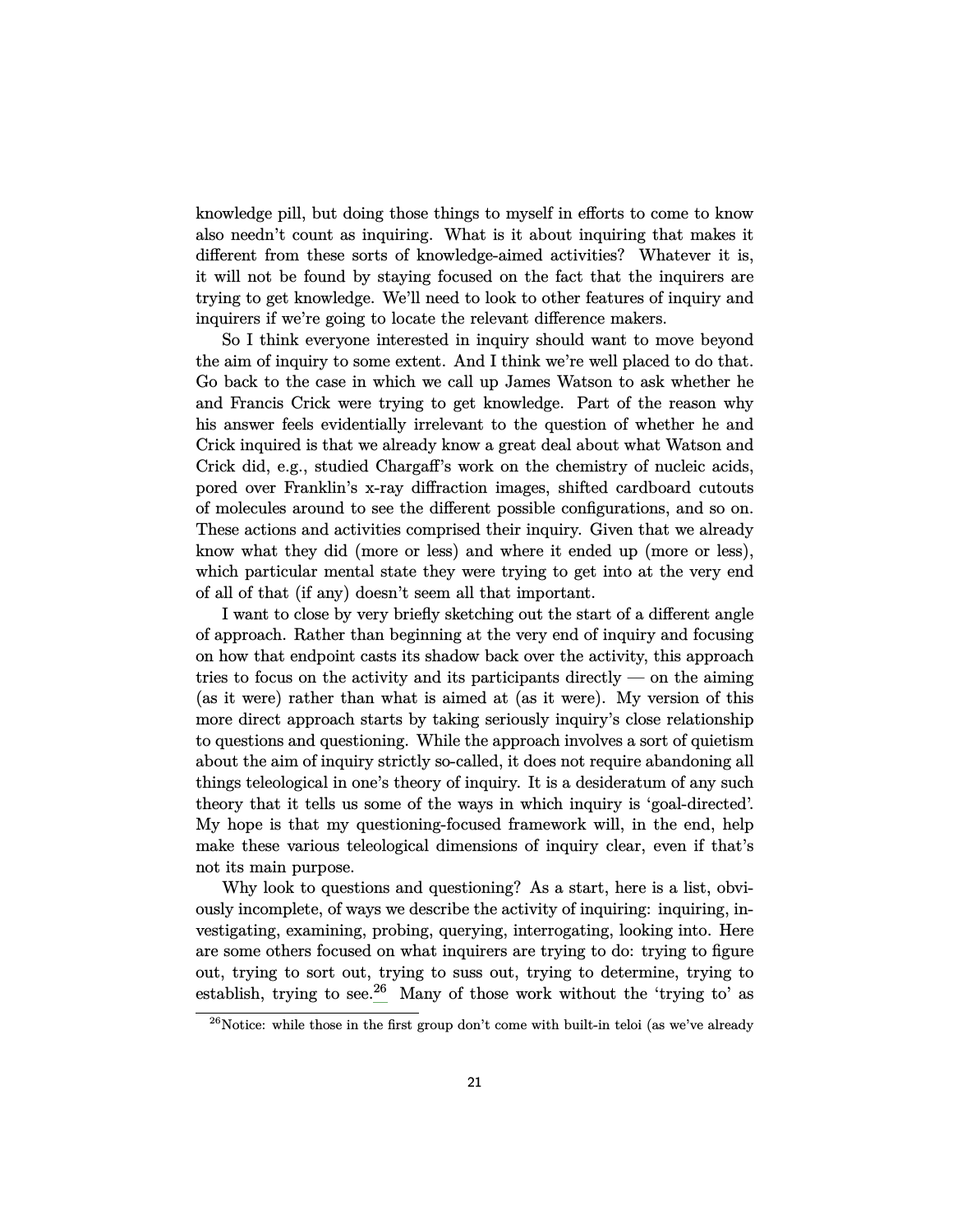<span id="page-21-3"></span>well: figuring out, sorting out (and perhaps the others as well). Every description mentioned here (and anywhere else in this paper) involves a verb or verb phrase that takes an interrogative complement. What we investigate or inquire into or try to figure out, or any of the others seems to be, at least in the first instance, a question. Our zetetic vocabulary may not be robustly telic, but it is robustly interrogative.

Moreover, in other work I've drawn out one sort of connection between inquiry and questions. I've argued that inquirers have particular kinds of 'question-directed attitudes' — attitudes like curiosity or wondering.<sup>[27](#page-21-0)</sup> This tells us something important about the activity of inquiring, but obviously only a small part. What do inquirers do with the questions they have in mind? In which ways do these attitudes show themselves in inquiry?

Here is a suggestion. What is the canonical question-involving act or activity? What is it that we typically do with questions? We ask them. In ordinary English, 'asking' describes an act of speech. But in a series of papers Jaakko Hintikka fleshed out the thought that scientific inquiry, and perhaps science itself, should be conceived of as a series of 'questions put to nature<sup>'.[28](#page-21-1)</sup> Putting a question to nature is a matter of asking the world that question. How do we 'ask' the world a question? We might try the speech act, but that won't be very productive. I can approach a tree and utter, 'Tree, how tall are you?', but I will not get an answer back. So if we are going to take Hintikka's suggestion seriously, we will need a notion of question asking that goes beyond the illocutionary.<sup>[29](#page-21-2)</sup>

Can we meaningfully conceive of illocutionary asking as a subtype of a more general action-type (asking in general)? If so, is that an action-type we'll find at the centre of inquiry? I think the answer to both of these questions is 'yes'. In asking questions we try to remake our informational environments in particular ways: ways that align with our questions. In illocutionary asking we do that by communicating our intentions and re-

seen), the others may. But those teloi aren't, in the first instance at least, any of the familiar ones that are part of the Specific Aim debate. If you managed to figure something out that does seem to have some implications about an epistemic telos you've reached (unlike in the case in which you've managed to inquire), but it's not clear exactly what that epistemic telos is (other than having figured something out).

<span id="page-21-0"></span><sup>&</sup>lt;sup>27</sup>For an argument in defence of the existence of question-directed attitudes — attitudes that have questions rather than propositions (or something else) as their contents or objects — see [Friedman](#page-23-11) [\(2013](#page-23-11)). And for more on the central role of some of these in inquiry see [Friedman](#page-23-12) [\(2017,](#page-23-12) [2019\)](#page-23-13).

<span id="page-21-2"></span><span id="page-21-1"></span> $^{28}$ E.g., [Hintikka](#page-24-12) [\(1981,](#page-24-12) [1988\)](#page-24-13), [Hintikka and Harris](#page-24-14) [\(1988\)](#page-24-14).

 $^{29}$ Hintikka himself didn't say much more about exactly what sort of action asking nature might be, but that wasn't his main concern.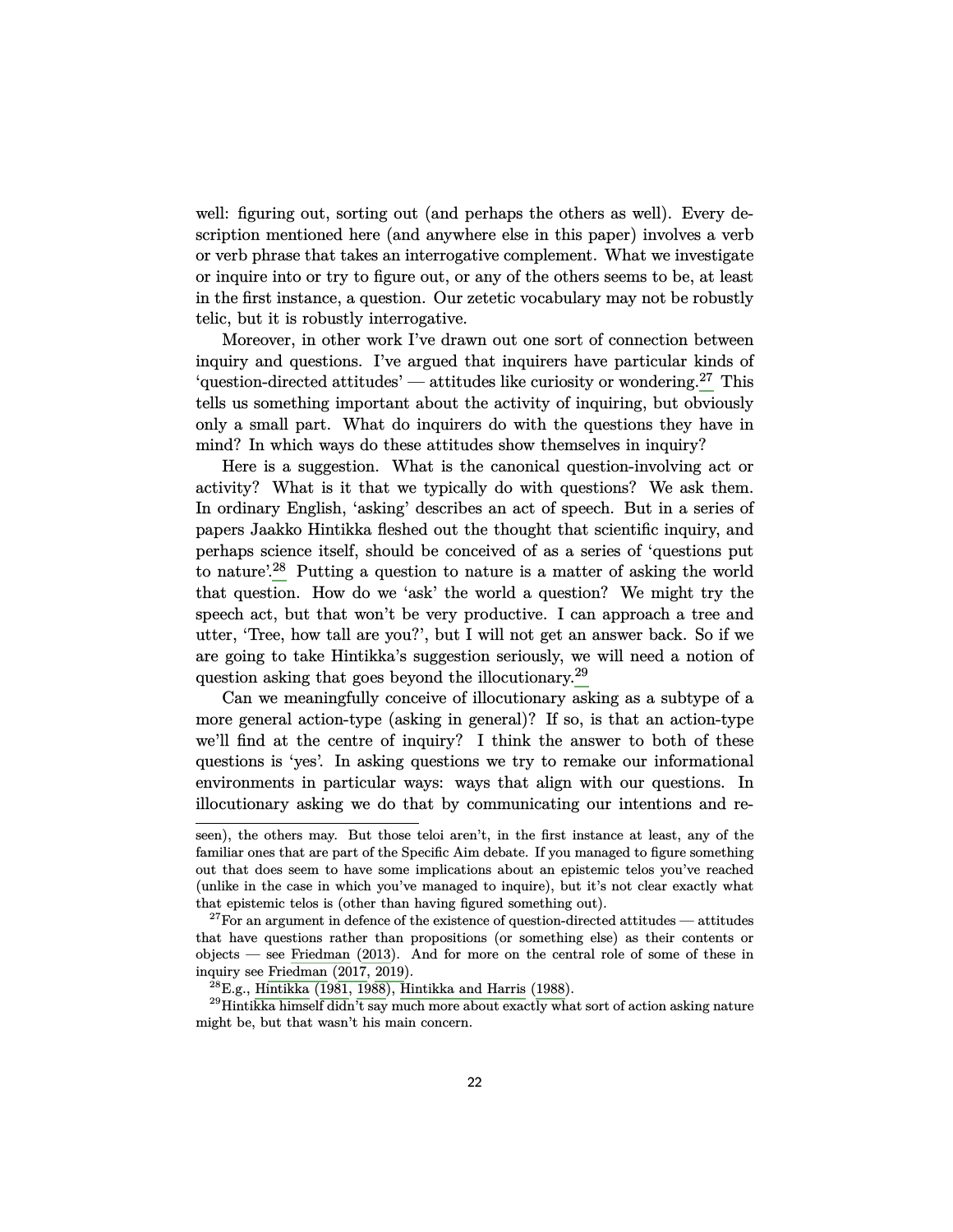questing that someone else update our informational space by making a particular kind of utterance with a particular content. But communication, utterance, other agents — none of these are essential. There are many ways to rearrange our informational environments so that they present or display answers to the questions we have. We can ask someone else to make the answers available to us, but we can also change our locations, modulate our focus and attention, manipulate our surroundings and more. These sorts of actions and activities can move us from informational environments that do not speak to our questions to ones that do, and as such resemble illocutionary asking in important ways.

This is both quite vague and quite speculative at this point. But hopefully promising as well. Illocutionary asking has been extensively theorized, and many of the features that have emerged from those discussions stand to illuminate inquiry in interesting ways, including some of its teleological features. Questions are intimately related to answers, and asking a question is plausibly a way of trying to have an answer to that question presented to you. In this way the activity of question asking has a particular kind of directionality and shape (loop? boomerang?). It fits into a larger conversational structure in specific and interesting ways. Question asking requires particular kinds of intentions (broadly construed). And so on. To what extent question asking will help shed more light on the structure of inquiry and the aims of inquirers remains to be seen. But my hope is that it can give us a fruitful way of theorizing about those things in a somewhat more direct way: by looking at the activity of inquiry and its participants head-on rather than via a shadow cast backwards from inquiry's very last moment.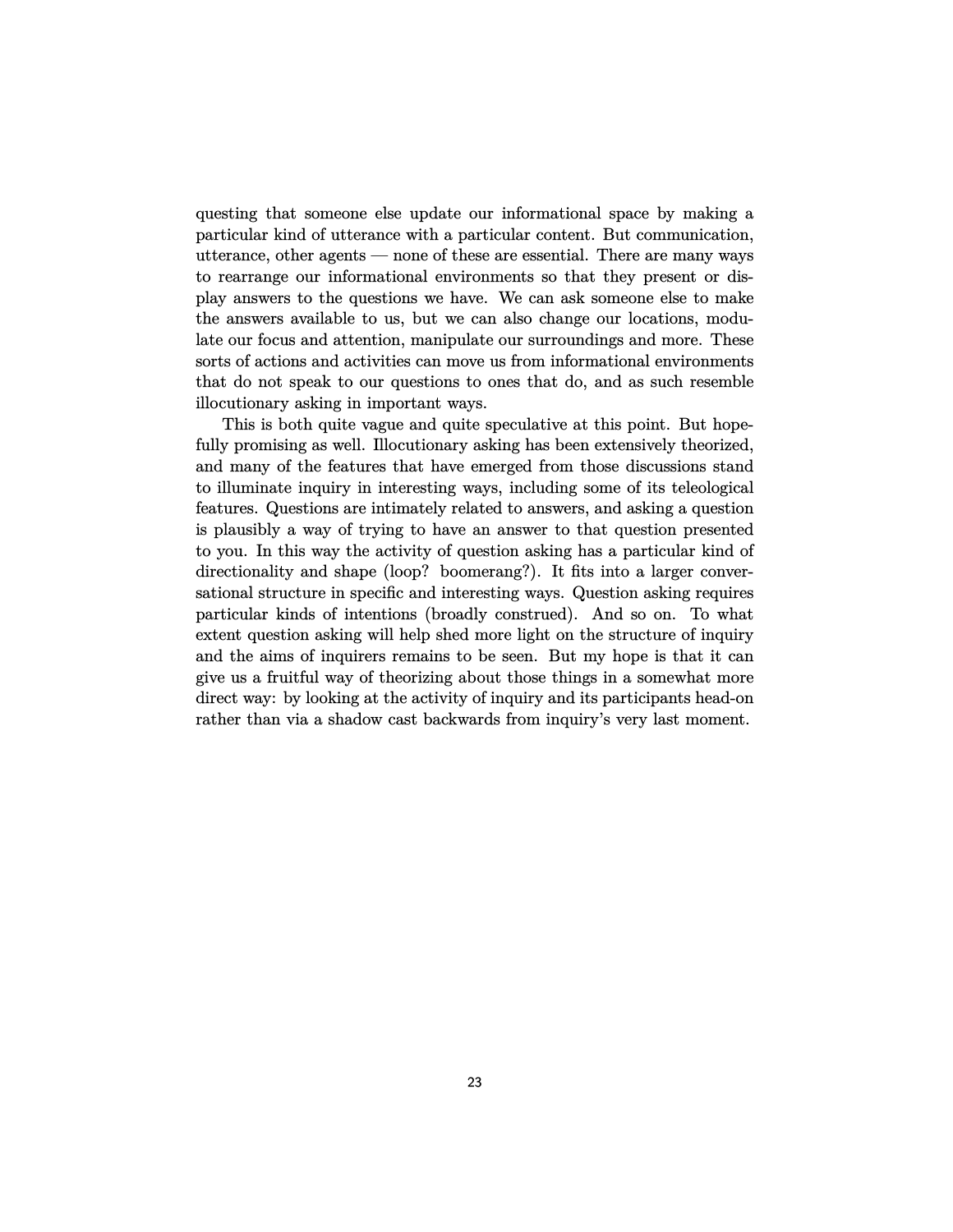#### **REFERENCES**

- <span id="page-23-0"></span>Ahlstrom-Vij, Kristoffer and Grimm, Stephen R. (2013). Getting It Right. *Philosophical Studies*, 166(2):329–347. [[1](#page-0-1)]
- <span id="page-23-3"></span>Carruthers, Peter (2018). Basic Questions. *Mind and Language*, 33(2):130– 147. [[6,](#page-5-1)[19](#page-18-2)]
- <span id="page-23-10"></span>Carruthers, Peter (2020). Questions in Development. In Butler, Lucas Payne, Ronfard, Samuel, and Corriveau, Kathleen H.Editors, editors, *The Questioning Child: Insights from Psychology and Education*, page 6–28. Cambridge University Press. [[19](#page-18-2)]
- <span id="page-23-4"></span>Carruthers, Peter (forthcoming). The Contents and Causes of Curiosity. *The British Journal for the Philosophy of Science*. [[6](#page-5-1)[,19](#page-18-2)]
- <span id="page-23-2"></span>Chan, Timothy (2013). Aiming at Truth. In Chan, Timothy, editor, *The Aim of Belief*, pages 1–16. Oxford University Press. [[4](#page-3-2)]
- <span id="page-23-5"></span>Comrie, Bernard (1976). *Aspect: An Introduction to the Study of Verbal Aspect and Related Problems*. Cambridge Textbooks in Linguistics. Cambridge University Press. [[8](#page-7-1)]
- <span id="page-23-1"></span>Côté-Bouchard, Charles (2016). Can the Aim of Belief Ground Epistemic Normativity? *Philosophical Studies*, 173(12):3181–3198. [[2](#page-1-1)]
- <span id="page-23-9"></span>Dover, Daniela (2022). The Erotics of Curiosity. Manuscript. [[19](#page-18-2)]
- <span id="page-23-6"></span>Dowty, David R. (1979). *Word Meaning and Montague Grammar*. Dordrecht: Kluwer. [[9](#page-8-1)]
- <span id="page-23-7"></span>Filip, Hana (2012). Lexical Aspect. In Binnick, Robert I., editor, *The Oxford Handbook of Tense and Aspect*. Oxford University Press. [[10](#page-9-2)]
- <span id="page-23-11"></span>Friedman, Jane (2013). Question-Directed Attitudes. *Philosophical Perspectives*, 27(1):145–174. [[22](#page-21-3)]
- <span id="page-23-12"></span>Friedman, Jane (2017). Why Suspend Judging? *Noˆus*, 51(2):302–326. [[22](#page-21-3)]
- <span id="page-23-13"></span>Friedman, Jane (2019). Inquiry and Belief. *Noûs*, 53(2):296–315. [[22](#page-21-3)]
- <span id="page-23-8"></span>Grünbaum, Thor (2008). Trying and the Arguments From Total Failure. *Philosophia*, 36(1):67–86. [[15](#page-14-3)]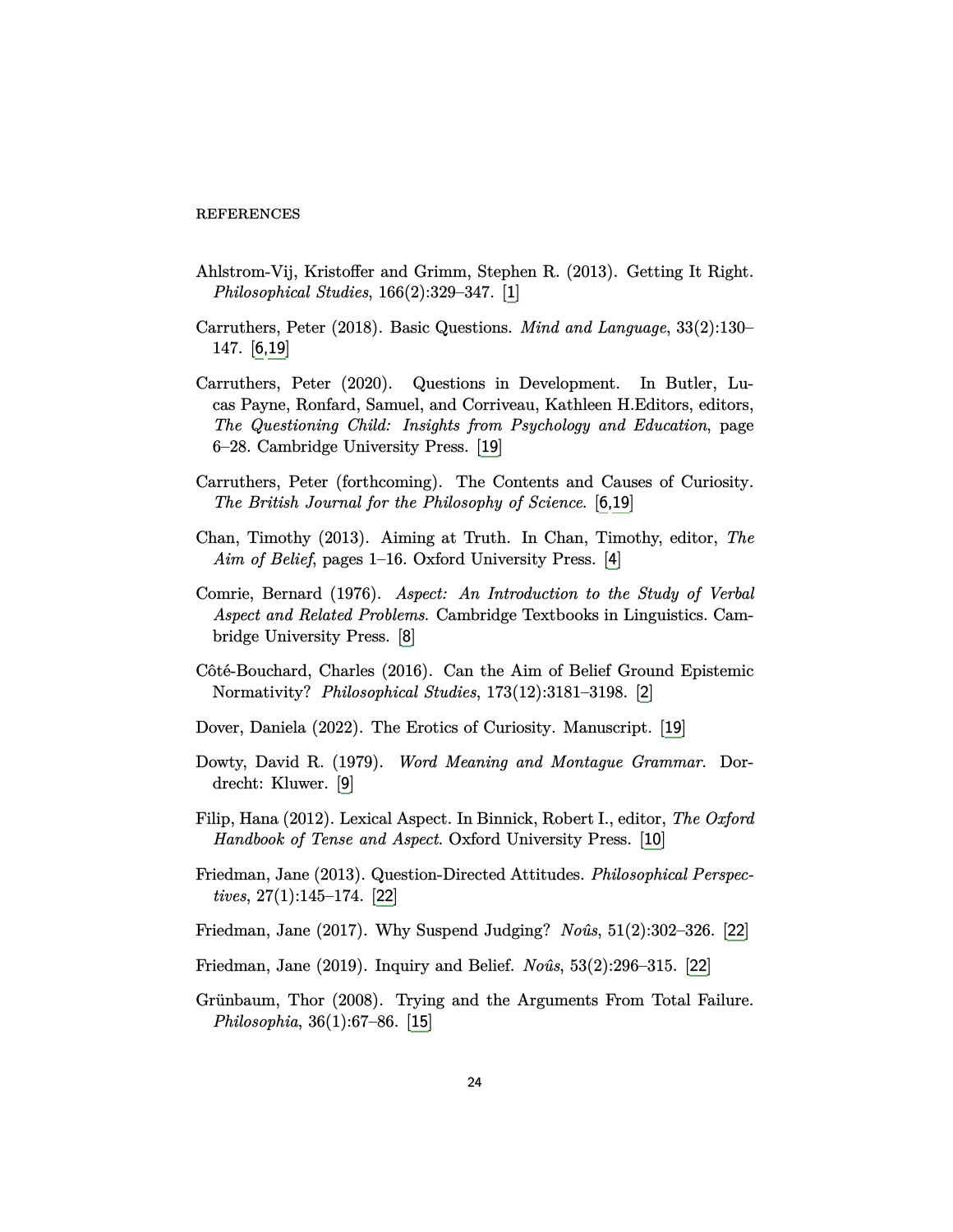- <span id="page-24-12"></span>Hintikka, Jaakko (1981). On the Logic of an Interrogative Model of Scientific Inquiry. *Synthese*, 47(1):69–83. [[22](#page-21-3)]
- <span id="page-24-13"></span>Hintikka, Jaakko (1988). What is the Logic of Experimental Inquiry? *Synthese*, 74(2):173–90. [[22](#page-21-3)]
- <span id="page-24-14"></span>Hintikka, Jaakko and Harris, Stephen (1988). On the Logic of Interrogative Inquiry. *PSA: Proceedings of the Biennial Meeting of the Philosophy of Science Association*, 1988:233–240. [[22](#page-21-3)]
- <span id="page-24-3"></span>Hookway, Christopher (2007). Fallibilism and the Aim of Inquiry. *Aristotelian Society Supplementary Volume*, 81(1):1–22. [[1](#page-0-1)]
- <span id="page-24-10"></span>Hornsby, Jennifer (2012). Actions and Activity. *Philosophical Issues*,  $22(1):233-245.$  [[14](#page-13-3)]
- <span id="page-24-11"></span>Hornsby, Jennifer (2013). Basic Activity. *Aristotelian Society Supplementary Volume*, 87(1):1–18. [[14](#page-13-3)]
- <span id="page-24-7"></span>Katsafanas, Paul (2018). Constitutivism About Practical Reasons. In Star, Daniel, editor, *The Oxford Handbook of Reasons and Normativity*, pages 367–394. Oxford: Oxford University Press. [[4,](#page-3-2)[6](#page-5-1)]
- <span id="page-24-0"></span>Kelp, Christoph (2014). Two for the Knowledge Goal of Inquiry. *American Philosophical Quarterly*, 51(3):227–32. [[1](#page-0-1)]
- <span id="page-24-1"></span>Kelp, Christoph (2018). Inquiry, knowledge and understanding. *Synthese*. [[1](#page-0-1)]
- <span id="page-24-2"></span>Kelp, Christoph (2021). Theory of Inquiry. *Philosophy and Phenomenological Research*, 103(2):359–384. [[1,](#page-0-1)[4,](#page-3-2)[7](#page-6-2)]
- <span id="page-24-8"></span>Kelp, Christoph and Simion, Mona (2020). The C Account of Assertion: A Negative Result. *Synthese*, 197(1):125–137. [[7](#page-6-2)]
- <span id="page-24-9"></span>Kenny, Anthony (1963). *Action, Emotion and Will*. Wiley-Blackwell. [[9](#page-8-1)]
- <span id="page-24-6"></span>Korsgaard, Christine M. (2009). *Self-Constitution: Agency, Identity, and Integrity*. Oxford University Press. [[4](#page-3-2)]
- <span id="page-24-5"></span>Kvanvig, Jonathan L. (2011). Millar On The Value Of Knowledge. *Aristotelian Society Supplementary Volume*, 85(1):83–99. [[1](#page-0-1)]
- <span id="page-24-4"></span>Lynch, Michael P. (2009). The Values of Truth and the Truth of Values. In Pritchard, Haddock, and MIllar, editors, *Epistemic Value*, pages 225–42. Oxford: Oxford University Press. [[1](#page-0-1)]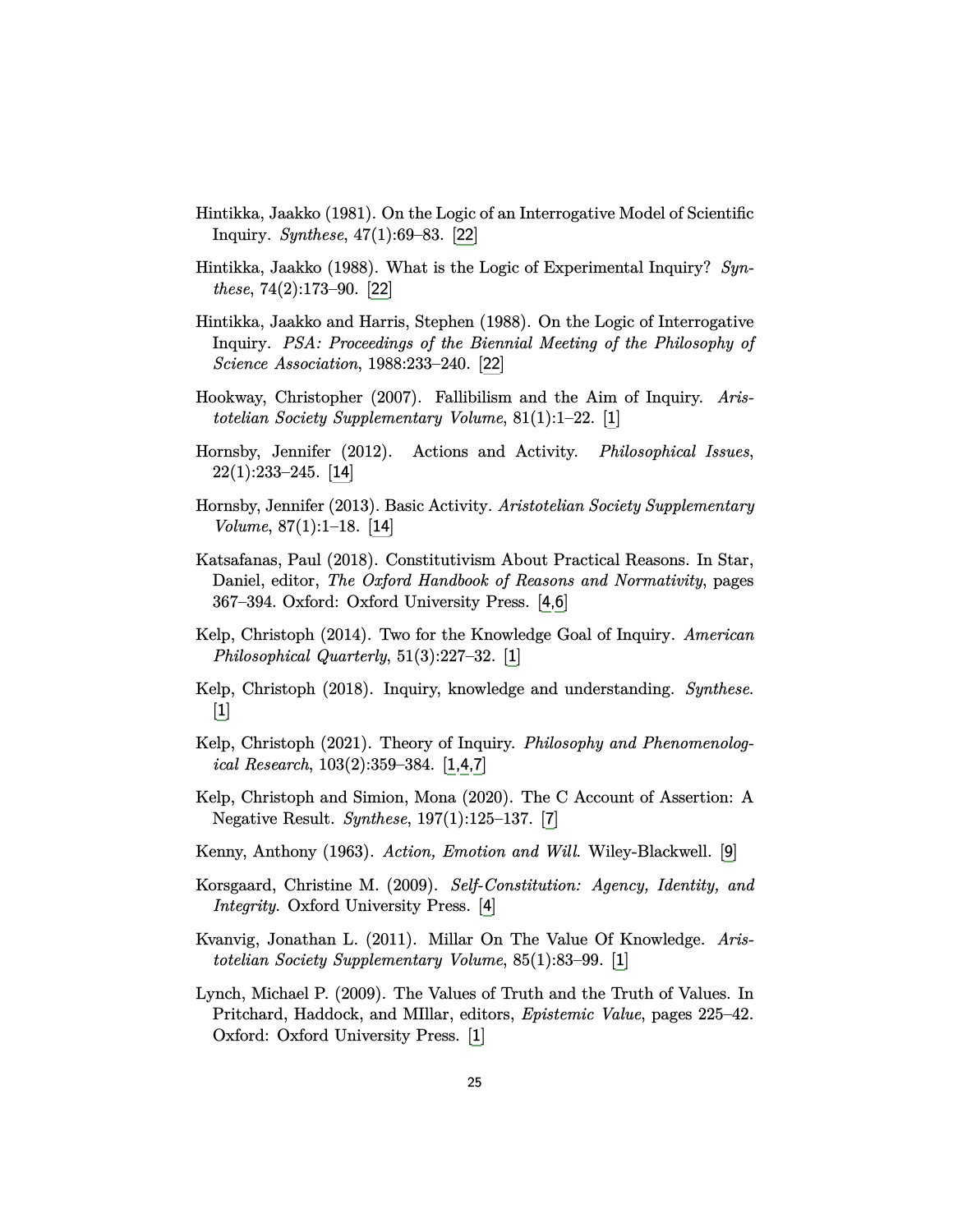- <span id="page-25-0"></span>MacFarlane, John (2005). The Assessment Sensitivity of Knowledge Attributions. In Gendler, Tamar Szabo and Hawthorne, John, editors, *Oxford Studies in Epistemology*, pages 197–234. Oxford: Oxford University Press. [[1](#page-0-1)]
- <span id="page-25-12"></span>McCann, Hugh (1975). Trying, Paralysis, and Volition. *Review of Metaphysics*, 28(3):423–442. [[15](#page-14-3)]
- <span id="page-25-4"></span>McHugh, Conor and Way, Jonathan (2018). What is Reasoning? *Mind*, 127(505):167–196. [[7](#page-6-2)]
- <span id="page-25-1"></span>Millar, Alan (2011). Why Knowledge Matters. *Aristotelian Society Supplementary Volume*, 85(1):63–81. [[1](#page-0-1)]
- <span id="page-25-8"></span>Mourelatos, Alexander P. D. (1978). Events, Processes, and States. *Linguistics and Philosophy*, 2(3):415–434. [[9](#page-8-1)]
- <span id="page-25-9"></span>Neander, Karen (1991). The Teleological Notion of 'Function'. *Australasian Journal of Philosophy*, 69(4):454–468. [[14](#page-13-3)]
- <span id="page-25-5"></span>Nguyen, C. Thi (2019). Games and the Art of Agency. *Philosophical Review*, 128(4):423–462. [[7](#page-6-2)]
- <span id="page-25-3"></span>Nguyen, C. Thi (2020). *Games: Agency as Art*. New York: Oxford University Press. [[5](#page-4-2)]
- <span id="page-25-10"></span>O'Brien, Lilian (2014). *Philosophy of Action*. Palgrave MacMillan. [[15](#page-14-3)]
- <span id="page-25-11"></span>O'Shaughnessy, Brian (1973). Trying (As the Mental "Pineal Gland"). *Journal of Philosophy*, 70(13):365–386. [[15](#page-14-3)]
- <span id="page-25-13"></span>Pietroski, Paul M. (1998). Actions, Adjuncts, and Agency. *Mind*, 107(425):73–111. [[15](#page-14-3)]
- <span id="page-25-2"></span>Reiland, Indrek (2020). Constitutive Rules: Games, Language, and Assertion. *Philosophy and Phenomenological Research*, 100(1):136–159. [[4](#page-3-2)]
- <span id="page-25-6"></span>Rothstein, Susan (2004). *Structuring Events: A Study in the Semantics of Aspect*. Blackwell Publishing. [[8](#page-7-1)]
- <span id="page-25-14"></span>Ruben, David-Hillel (2015). The Physical Action Theory of Trying. *Methode*, 4(6). [[15](#page-14-3)]

<span id="page-25-7"></span>Ryle, Gilbert (1949). *The Concept of Mind*. Hutchinson & Co. [[8](#page-7-1)]